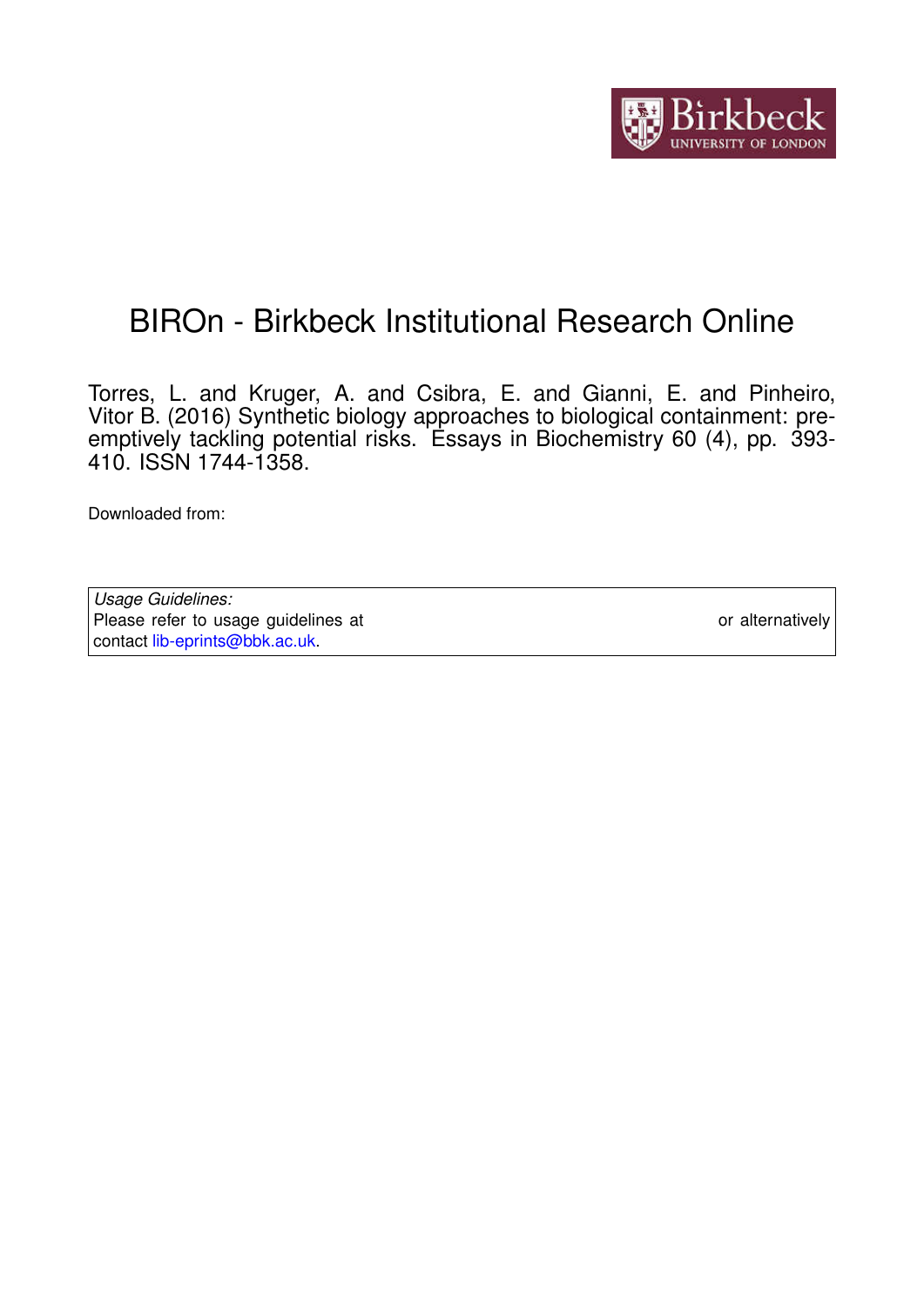

# **Synthetic biology approaches to biological containment: pre-emptively tackling potential risks**

#### Leticia Torres<sup>1</sup>, Antje Krüger<sup>1</sup>, Eszter Csibra<sup>1</sup>, Edoardo Gianni<sup>1</sup>† and Vitor B. Pinheiro<sup>1,2</sup>

<sup>1</sup> Department of Structural and Molecular Biology, University College London, Gower Street, London, WC1E 6BT, U.K.; <sup>2</sup> Birkbeck, Department of Biological Sciences, University of London, Malet Street, WC1E 7HX, U.K.

**Correspondence:** Leticia Torres [\(leticia.torres@ucl.ac.uk\)](mailto:leticia.torres@ucl.ac.uk)) and Vitor B. Pinheiro [\(v.pinheiro@ucl.ac.uk\)](mailto:v.pinheiro@ucl.ac.uk))



Biocontainment comprises any strategy applied to ensure that harmful organisms are confined to controlled laboratory conditions and not allowed to escape into the environment. Genetically engineered microorganisms (GEMs), regardless of the nature of the modification and how it was established, have potential human or ecological impact if accidentally leaked or voluntarily released into a natural setting. Although all evidence to date is that GEMs are unable to compete in the environment, the power of synthetic biology to rewrite life requires a pre-emptive strategy to tackle possible unknown risks. Physical containment barriers have proven effective but a number of strategies have been developed to further strengthen biocontainment. Research on complex genetic circuits, lethal genes, alternative nucleic acids, genome recoding and synthetic auxotrophies aim to design more effective routes towards biocontainment. Here, we describe recent advances in synthetic biology that contribute to the ongoing efforts to develop new and improved genetic, semantic, metabolic and mechanistic plans for the containment of GEMs.

### **Introduction – what's the risk?**

We have altered our environment throughout history. We have domesticated animals and plants, we have invented ever more sophisticated tools, and we have harnessed nearly every possible resource available on Earth to ensure our continued survival and fuel our evolving needs and lifestyles – not always ethically, not always sustainably, rarely understanding or minimizing the impact of our actions.

We are now at a point where our knowledge and technology enable us to change biology into a tool itself – the first tool that can exceed its own design parameters as life can repair itself, multiply, evolve and potentially escape. A tool escaping implies the potential entry of engineered organisms (or engineered genetic information) into the environment, and a possible detrimental impact on the environment, whether direct (e.g. competing with natural species) or indirect (e.g. changing the balance between native species). The potential environmental effect of genetically modified organisms (GMOs) has been a longstanding concern for scientists and a regular topic of discussion since the dawn of molecular biology in the mid-1970s [\[1](#page-14-0)[,2\]](#page-14-1).

The consensus approach is containment – any strategy that can be deployed to prevent GMOs (or their genetic information) from escaping the controlled experimental environment. Containment is underpinned by our understanding of risk and by the tools available to implement it.

In its most basic definition, risk is the probability of a known possible event. Complex situations, where probabilities may not be determined or where we cannot foresee every possible event, undermine the reliability of risk estimation [\[3\]](#page-14-2). It affects our judgement of a situation that becomes increasingly subjective and may account for some of the disparity in acceptance of GMOs seen across societies.

Lack of specific knowledge is not an impediment if pre-emptive action can be taken to address the sources of potential risk. For instance, although we may not be able to foresee how every GMO can interact with the environment and how likely those scenarios are, we can still tackle its potential sources of risk to

†Present address: Laboratory of Molecular Biology, Cambridge Biomedical Campus, Francis Crick Avenue, Cambridge, CB2 OQH, U.K. Received: 31 August 2016 Revised: 21 October 2016 Accepted: 24 October 2016

Version of Record published: 30 November 2016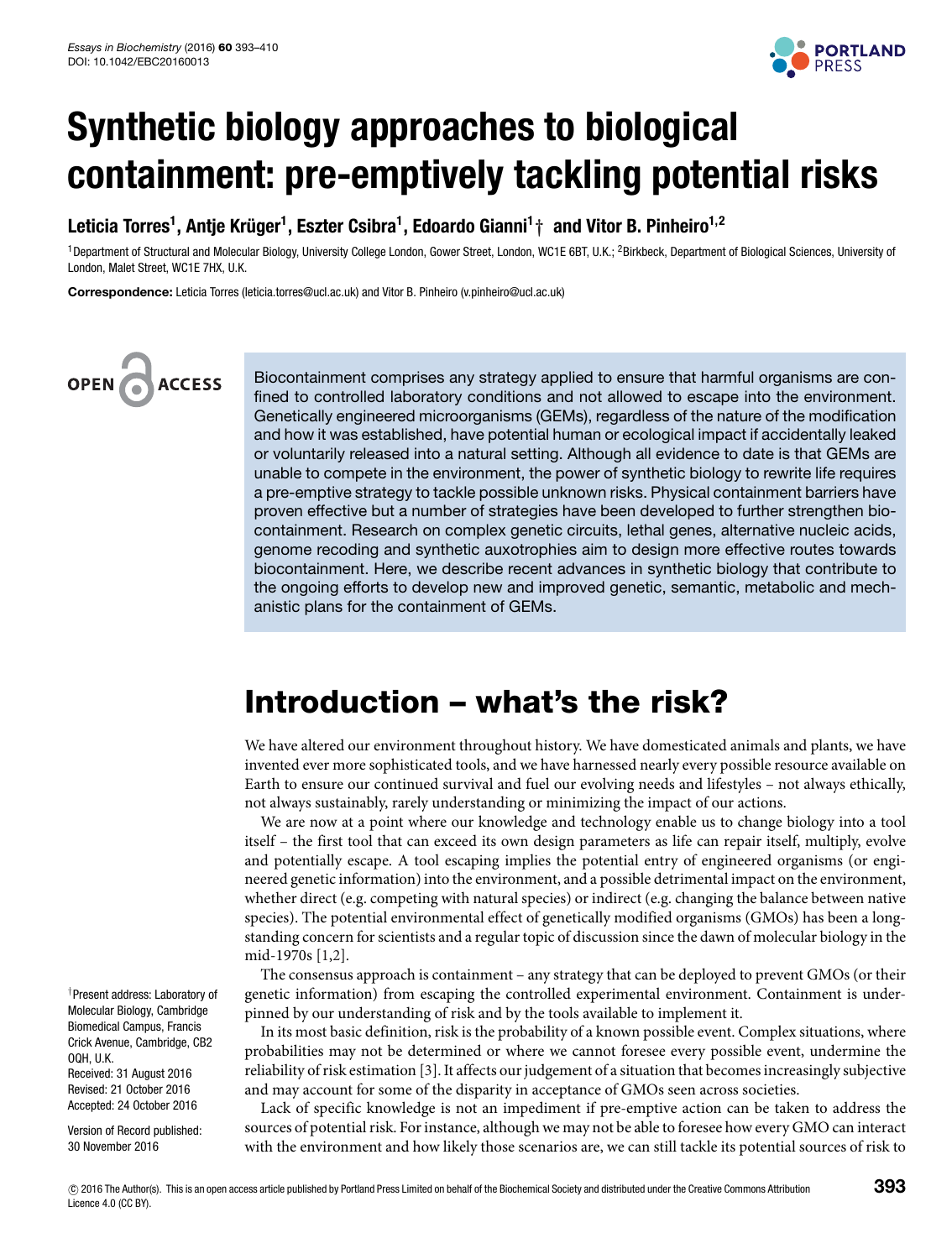

<span id="page-2-0"></span>

#### **Figure 1. Routes to biological containment**

Strategies to prevent the escape of GEMs can be broadly divided between changes to the manufacturing of biological products, changes to individual components or changes to biological processes themselves. Within each approach, different strategies are ranked by the expected engineering challenge to implement them in bacteria (yellow-to-blue scale for increasing engineering challenge). Compartmentalization [\[21–](#page-15-0)[23\]](#page-15-1) and cell-free systems [\[24](#page-15-2)[,25\]](#page-15-3) are not covered in this review.

the environment, i.e. GMOs interacting with the environment as organisms or the information coded by the GMO (e.g. antibiotic resistance [\[4\]](#page-14-3)) being passed onto the environment.

Containment naturally emerges from that framework and its goals are clear: avoid, prevent and minimize – avoid known traits that are likely to benefit GMOs in the natural environment, prevent GMOs from entering the environment and minimize any potential penetration into the environment. The same criteria are also applicable to any genetic information used in engineering an organism since exchange and acquisition of genetic information, better known as horizontal gene transfer, particularly for microorganisms, is common in the environment [\[4,](#page-14-3)[5\]](#page-14-4).

This review focuses on the biological containment of genetically engineered microorganisms (GEMs) and, in particular, on recent synthetic biology developments that have the potential to greatly enhance containment standards. This being a short review, we apologize to colleagues whose work we did not include and our aim is to complement a number of excellent recent reviews on biological containment [\[2,](#page-14-1)[5–](#page-14-4)[9\]](#page-14-5).

#### **Established containment strategies**

A number of strategies have been implemented over the years to establish biological containment, which is described as successful if the probability of an organism bypassing the containment measures drops below  $10^{-8}$  [\[1](#page-14-0)[,10,](#page-14-6)[11\]](#page-14-7) – that is, recovering fewer than  $10^2$  CFU from a 100 mL culture at O.D.<sub>600</sub> of 1 (given a microorganism for which an O.D.<sub>600</sub> of 1 equates to  $10^8$  CFU/mL).

The current gold standard in containment, as it is implemented for the industrial-scale production of microorganisms (and microorganism-derived products), is achieved by the design of physical barriers. Engineering design of equipment, process and production plant all contribute to the containment of GEMs [\[12\]](#page-14-8), as shown in [Figure 1.](#page-2-0)

In addition to physical measures, containment can be achieved through biological means. The three most established strategies are based on inducible systems, auxotrophy and cellular circuits [\[13\]](#page-15-4). Crucially, no single strategy used in isolation has delivered, to date, successful containment [\[5\]](#page-14-4).

Inducible systems, the least effective route towards containment, include well-characterized gene expression platforms widely used in molecular biology (e.g. tetracycline promoter regulation with anhydrotetracycline [\[14\]](#page-15-5)). Containment is achieved by the requirement of an inducer of gene expression not common in the environment. Thus, the engineered traits are displayed only in the controlled growth environment of the lab when the inducer is present.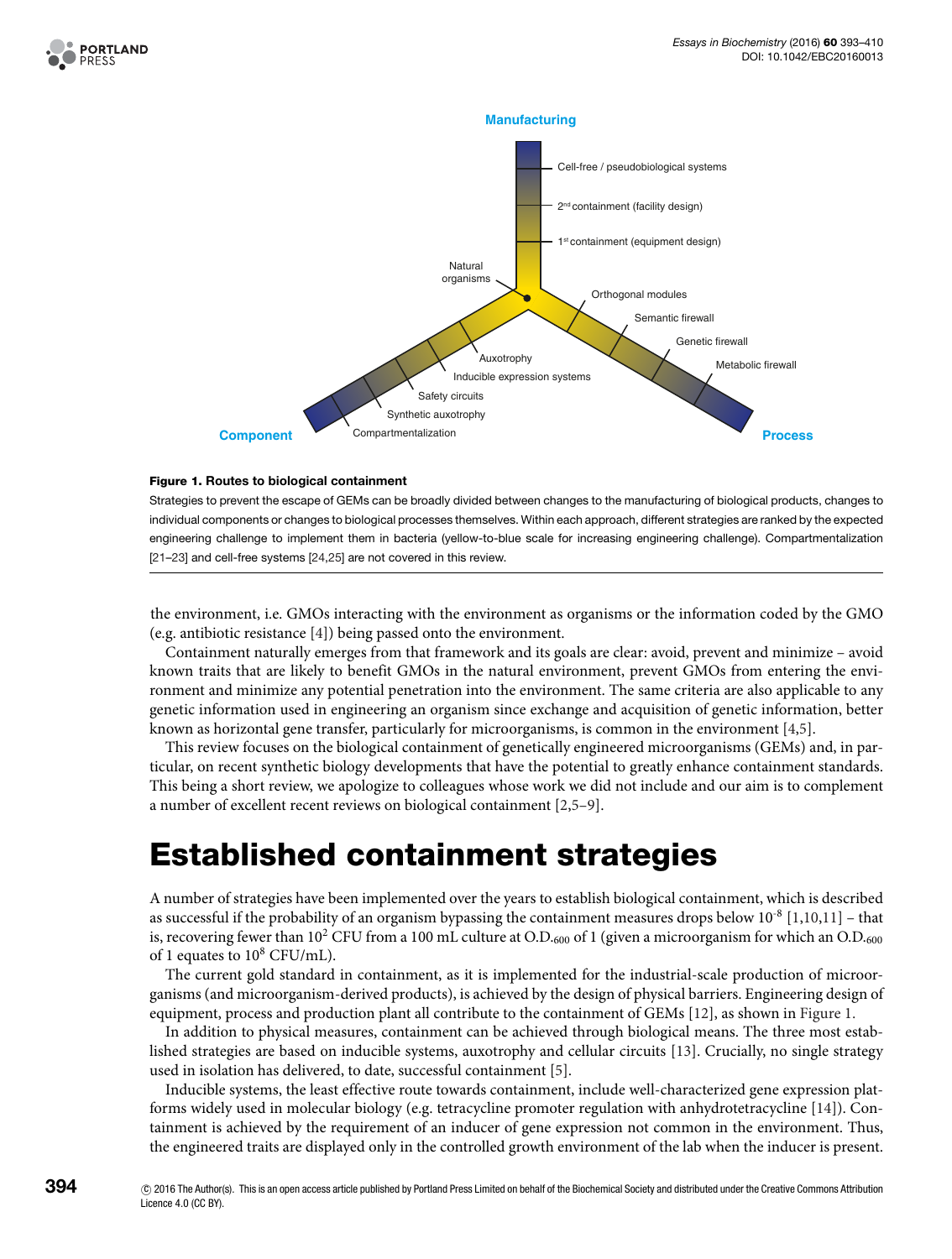

Outside that environment, the engineered trait is not displayed and cells lose any potential advantage granted by the inducible system.

Auxotrophy removes the ability of the organism to synthesize a vital compound that must be acquired from the growth media or the environment. Most bacterial laboratory strains have some form of auxotrophy, which reduces their fitness and contributes to containment in the laboratory setting. Targeting compounds central for cell survival and that are required in high concentrations maximize the effectiveness of the approach, e.g. thymine in *thyA*- mutants [\[15](#page-15-6)[–17\]](#page-15-7). Notably, inducible systems or auxotrophy do not address the potential risk of genetic information escape, i.e. horizontal gene transfer.

Cellular circuits include kill switches as well as addiction modules, all achieving containment by making cells dependent on a compound (or lack thereof) or particular genetic information. Kill switches are genetic circuits that once activated lead to cell death, such as through the expression of the membrane-disruptive proteins of the Hok family [\[18\]](#page-15-8).

These circuits can be used in a number of different topologies enabling complex logic circuits to be built that require particular combinations of inputs for cell survival [\[19,](#page-15-9)[20\]](#page-15-10).

Addiction modules, or toxin-antitoxin systems, in contrast, consist of a combination of stable toxin and an unstable antitoxin (reviewed by Hayes [\[26\]](#page-15-11)) with cell survival balanced between the production and degradation of both. For containment, toxin and antitoxin genes can be placed in different parts of the cell's genetic repository, e.g. with the toxin on the plasmid and antitoxin on the genome. Such arrangement ensures that in case of horizontal gene transfer, the plasmid carries the toxin but not the antitoxin, killing the new host and limiting the penetration of any genetic information stored in the plasmid.

### **Complex biological containment circuits**

Used in isolation or reliant on a single target, the more established containment strategies are not sufficient to prevent escape because of the low evolutionary cost of bypassing or reverting the containment mechanism. For instance, most containment circuits developed by Chan and colleagues consisting of a single toxin [\[20\]](#page-15-10), did not achieve escape frequencies of less than  $10^{-6}$ , with mutation of the lethal actuator being one of the main sources of escape.

The evolutionary cost of escape can be increased, and with it the efficacy of containment, by combining multiple targets or containment strategies – each individual measure described as a layer of containment. Chan and colleagues did this by introducing two different lethal actuators and pushing escape frequencies below 10<sup>-8</sup> even after 4 days [\[20\]](#page-15-10). Crucially, although layers of containment are additive, they do not show synergism.

In another example of multi-layered containment, Wright and colleagues developed a complex circuit (GeneGuard) that relies on conditional origins of replication, auxotrophy and an addiction module for containment [\[27\]](#page-15-12). The Gene-Guard circuit is split between a genomic and a plasmid module, ensuring inter-dependence of plasmid and host (the plasmid requires a genomic factor for replication, the host requires auxotrophic supplementation from the plasmid) and minimizing information escape (the plasmid harbours toxin of the addiction module). The work demonstrates that each factor contributes to containment but it is less clear whether together they would reach a deemed safe level of containment (see above).

Gallagher and colleagues also pursued a multifactor approach to containment, integrating riboregulators (requiring multiple inputs to allow translation of essential genes), engineered addiction modules (based on nuclease and methylase systems), auxotrophy and supplemental repressors (to further limit system mis-activation by increasing its silencing) [\[28\]](#page-15-13). A strain engineered with a four-layer containment demonstrated robust long-term containment with escape frequencies of less than  $2 \times 10^{-12}$  – the lowest reported to date.

#### **Engineering further containment: trophic containment**

Biology is not limited by what is natural, but rather, by what is possible. As such, it is feasible to engineer novel approaches for containment that exploit alternative core biological processes, including metabolism, translation and genetic information storage.

Metabolic containment, in which the organism depends on the supply of a metabolite for survival, is exemplified by auxotrophism (detailed above). A key shortcoming of auxotrophism however, is that metabolites are generally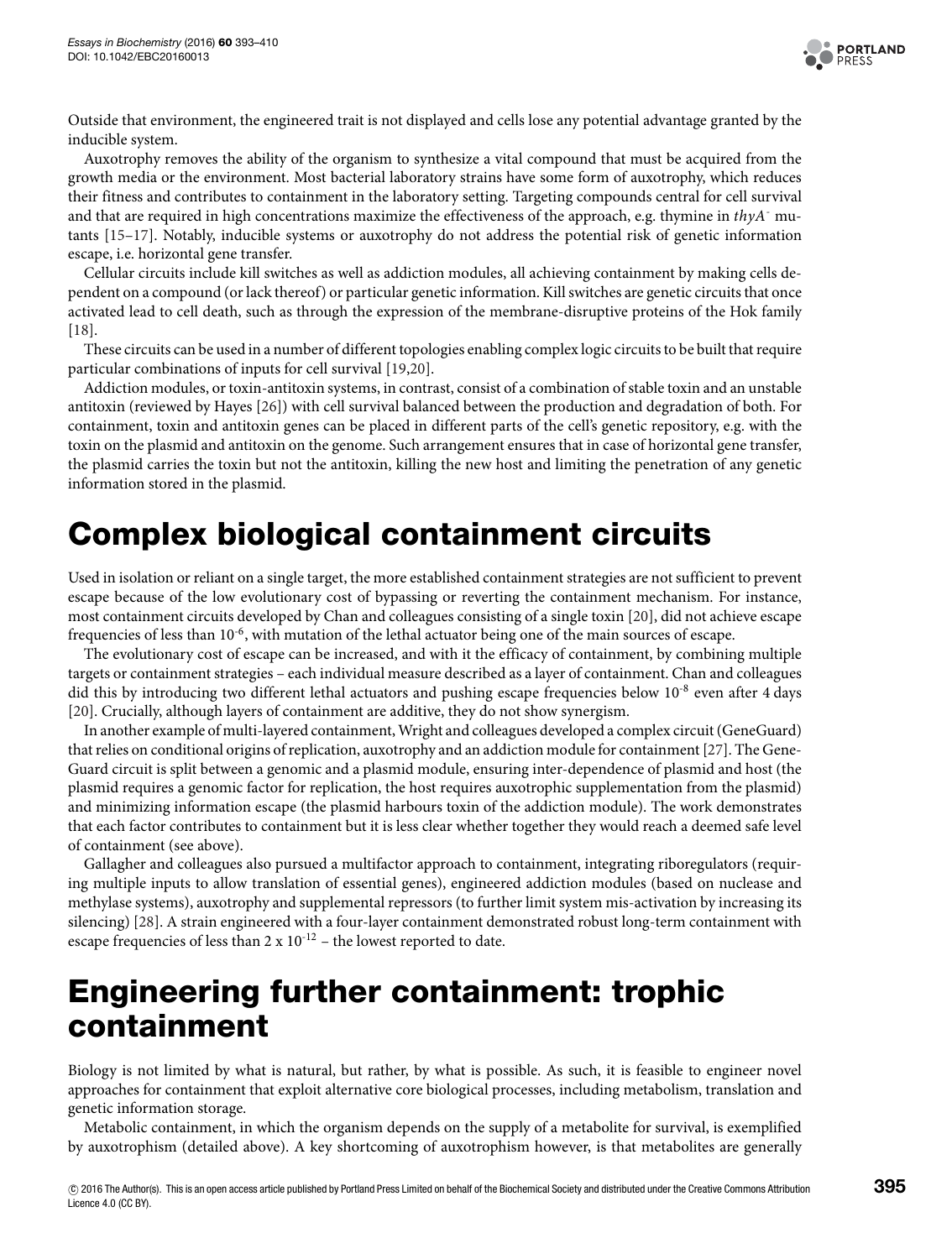

common between many organisms and can thus be found in the natural environment, together with the genes for their biosynthesis. Nevertheless, this approach can be extended by creating organisms that require synthetic compounds for survival. Because these synthetic cofactors are not available in nature, containment of such a synthetic auxotroph should outperform the usual auxotrophic barriers.

Non-canonical amino acids (ncAAs) have recently been reported as viable synthetic cofactors by two groups. Lajoie and colleagues built a synthetic *Escherichia coli* auxotroph by engineering six essential genes (*adk*, *alaS*, *holB*, *metG*, *pgk* and *tyrS*) to depend on the ncAA L-4,4'-biphenylalanine (BFA). Computer-assisted protein engineering was used to identify sites in essential proteins where hydrophobic cores could be engineered to require BFA, which differs significantly in size and geometry from the canonical set of amino acids. Starting from an *E. coli* strain devoid of amber stop codons [\[29\]](#page-15-14), BFA was added to the genetic code of the host through an engineered transfer ribonucleic acid (tRNA) and aminoacyl-tRNA synthetase pair targeted to amber codons [\[30\]](#page-15-15). As with other strategies, a single containment layer did not provide escape frequencies below 10-8, especially in extended culture conditions (7 days). Once multiple dependencies were created however, escape frequencies rapidly dropped below  $2 \times 10^{-12}$ , their limit of detection, even after 14 days.

Using an analogous approach (i.e. using engineered genomic amber sites to target ncAA incorporation into essential genes), Rovner and colleagues explored a small number of strategies to identify suitable target sites for ncAA incorporation. In addition to computer-assisted design, they also targeted residues proximal to the N-terminus and in the active site of essential host factors [\[31\]](#page-15-16). The result was also the isolation of strains that in the presence of multiple containment layers had escape frequencies below 10-8 even after prolonged culture.

However, ncAAs are not the only viable synthetic cofactors. Allosteric regulation of enzymes through small molecules is widely present in biology [\[32\]](#page-15-17), can be exploited with synthetic compounds [\[33\]](#page-15-18) and can also be engineered [\[34,](#page-15-19)[35\]](#page-15-20). Building on the work of Deckert and colleagues [\[35\]](#page-15-20), Lopez and Anderson established a directed evolution platform (SLiDE – synthetic auxotrophs based on ligand-dependent essential genes) for the selection of engineered *E. coli* essential proteins that require external complementation from small molecules [\[36\]](#page-15-21).

Using SLiDE, Lopez and Anderson engineered an *E. coli* BL21 strain with three essential genes (*tyrS, metG, pheS*) dependent on benzothiazole for function. The approach is scalable and as the authors point out, considerably cheaper than whole genome recoding. The escape frequency of the triple mutant was below detection (less than  $3 \times 10^{-11}$ ) but rose to around 10<sup>-6</sup> after a couple of days. Still, SLiDE could be used to target more than three genes or to rely on chemical compounds that are structurally or chemically more distant from biological metabolites. Interestingly, there are now reports that sites for allosteric regulation may be structurally conserved between homologous proteins [\[37\]](#page-15-22), allowing developments made in model organisms to be rapidly adapted to other industrially relevant species.

In theory, containment by auxotrophy can be extended beyond chemical supplementation, with hosts being engineered not only to rely on a synthetic cofactor but also to have a synthetic metabolism, which could conceivably create a barrier to information transfer between organism and biology. If the engineered metabolism differs sufficiently from the natural system, they could become incompatible leading to the accumulation of undesired intermediates or even toxic compounds in a natural host.

Some proteins naturally require cofactors, such as specific metal ions, vitamins and redox centres. In principle, it should also be possible to engineer these proteins to depend on alternative cofactors, developing a new class of synthetic auxotrophs. Metalloprotein engineering has come closest to this approach, creating the environment for non-biological chemistries and raising the possibility of introducing those *in vivo* [\[38–](#page-15-23)[40\]](#page-15-24).

Nevertheless, containment would require those reactions to be linked to the organism's core metabolism to cement the auxotrophic requirement; an idea explored by the UCL iGEM 2014 team with synthetic quinones [\[41\]](#page-15-25). Quinones have a central role in the transport of electrons across membranes and therefore in the energy metabolism of the cell. The team proposed that host factors could be engineered to depend on synthetic quinone-like compounds; an idea that has not yet been explored further.

### **Engineering further containment: semantic containment**

While genetic circuits and trophic containment can be effective strategies to stop GEMs from proliferating into the environment, they do less to prevent the escape of the engineered genetic information. For that, the information itself has to be altered – making the genetic code and genetic information storage important targets for containment.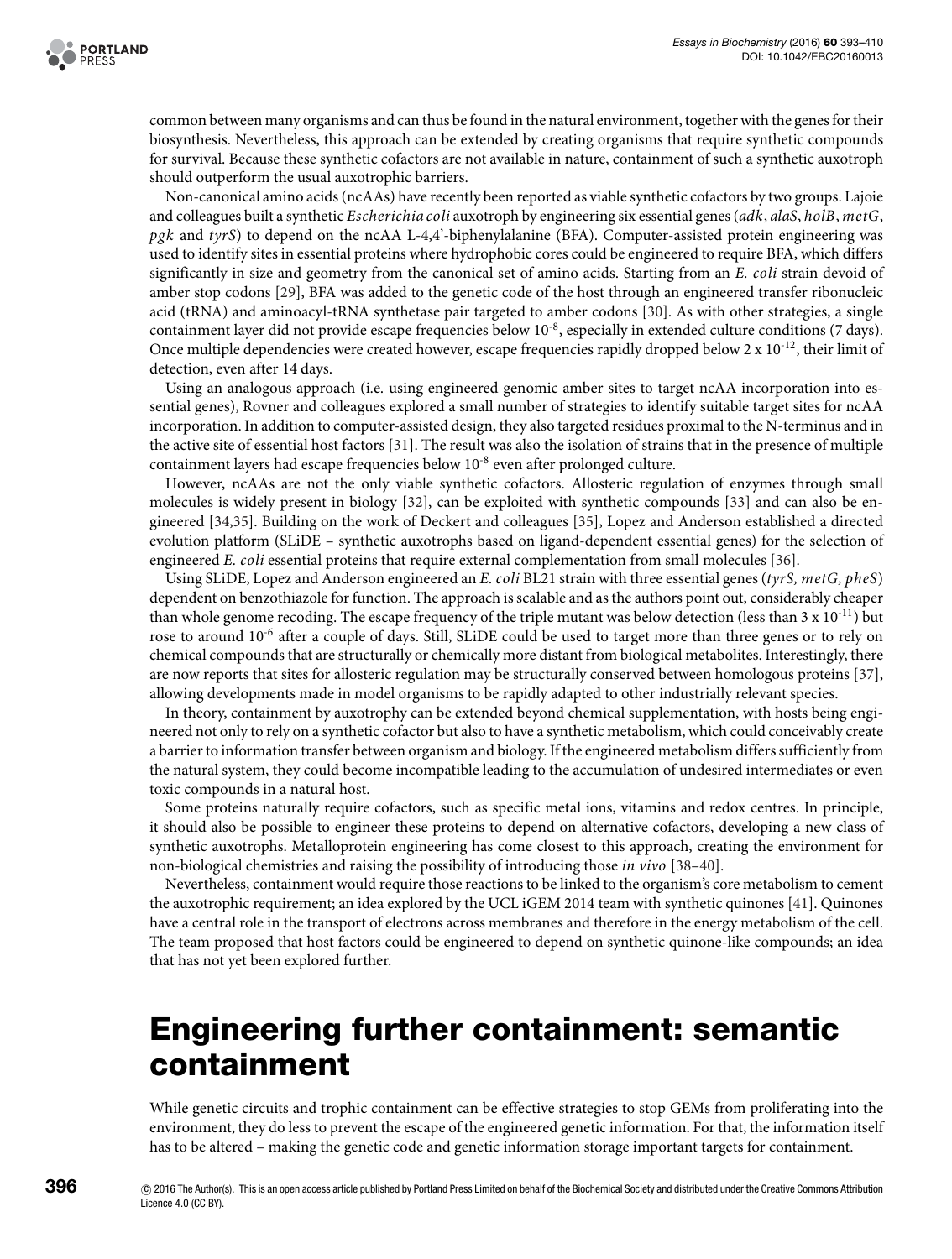

<span id="page-5-0"></span>

#### **Figure 2. Changing the genetic code for semantic containment**

Any change in the genetic code – sense-to-sense, sense-to-stop or triplet-to-quadruplet (see orthogonal translation as a containment strategy section) – leads to the incorporation of a different amino acid (Xxx) or protein synthesis termination (RF – release factor). As a result, the same messenger RNA (mRNA) message leads to two different proteins under the natural and engineered code. If the reassignment is sufficiently disruptive, such that under the natural code the resulting protein is not functional, then information cannot move from engineered to natural organism.

The genetic code is universal (barring a few minor exceptions) hence, in principle, genetic information can be translated into the same protein regardless of the host organism. Containment emerges if an engineered organism can operate under a different genetic code, either through codon reassignment or by altering the decoding rules – see [Figure 2.](#page-5-0) Such an altered code changes the meaning of the genetic information, ensuring functional proteins could only be functional in the engineered host – making the information itself semantically contained.

Codon assignment is primarily established by the specificity of aminoacyl-tRNA synthetases (aaRS) and their cognate tRNAs but further enforced by a number of cellular factors such as additional proofreading proteins [\[42](#page-15-26)[–47\]](#page-16-0), elongation factors and the ribosome itself [\[48\]](#page-16-1). Codon reassignments can take three routes – sense-to-stop, stop-tosense and sense-to-sense replacements – with modifications of aaRS/tRNA pairs an efficient route towards creating any alternative code [\[49\]](#page-16-2).

Stop-to-sense codon reassignment, also termed stop codon suppression, occurs naturally in organisms harbouring tRNAs that have evolved to recognize stop codons. When transcribed, those tRNAs – known as suppressor tRNAs – compete with release factors binding the ribosome, delivering an amino acid that is incorporated into the nascent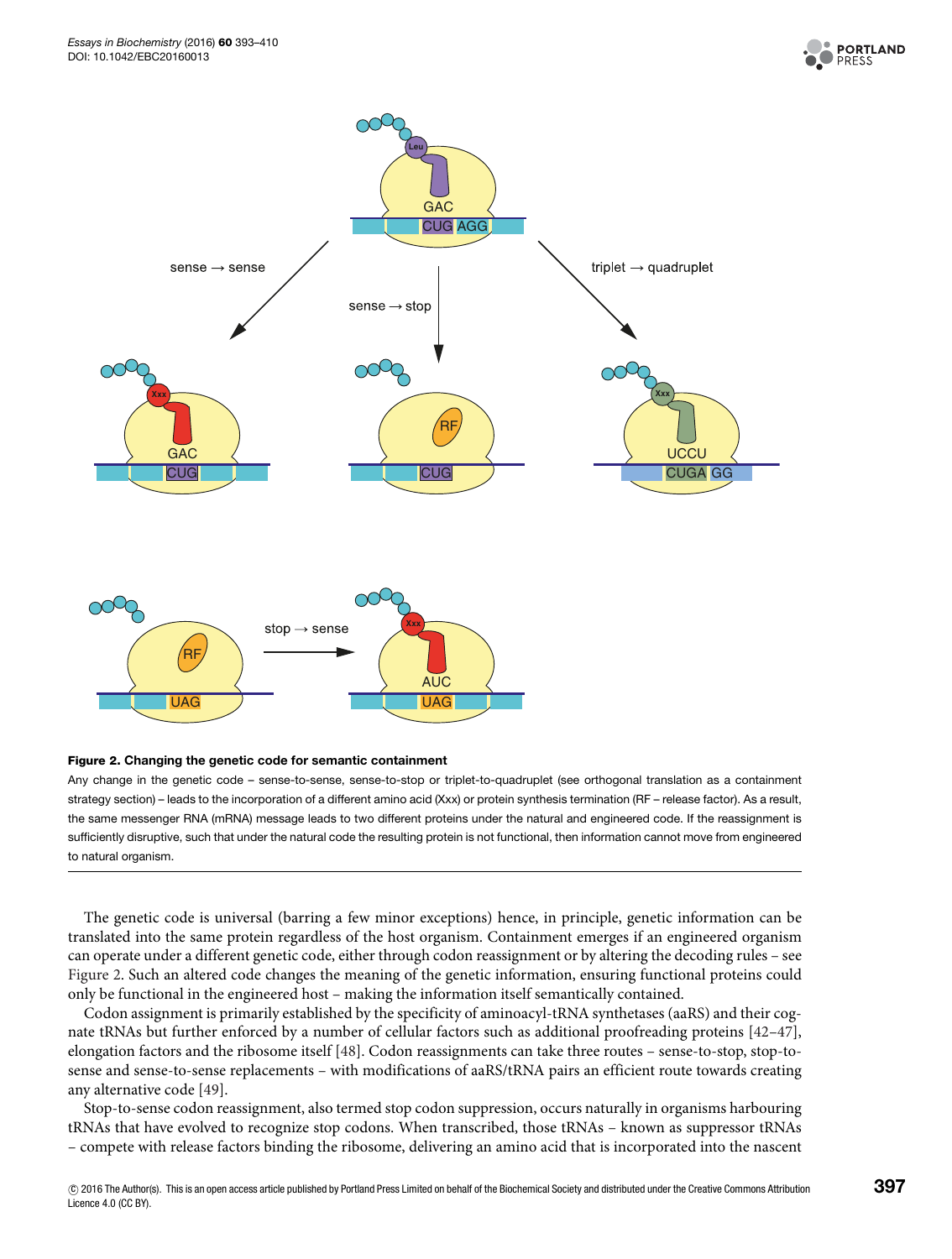

polypeptide and allowing translation to continue [\[50\]](#page-16-3). Stop codon suppression has been very successfully exploited to expand the genetic code, enabling the incorporation of a large number of ncAAs through the engineering of aaRS and cognate tRNA that can specifically charge the desired ncAA but that do not interfere with the cellular aaRS or tRNAs (i.e. an orthogonal aaRS/tRNA pair) [\[45–](#page-15-27)[47\]](#page-16-0).

Still, the competition between stop codon suppression and termination is usually biased towards the highly efficient canonical processes, resulting in poor ncAA incorporation and creating a bottleneck for the large-scale synthesis of ncAA-containing engineered proteins [\[45](#page-15-27)[–47\]](#page-16-0). Deletion of release factor 1 (RF1) in *E. coli*, which is possible because of partial redundancy with RF2, significantly improves stop codon suppression and increases ncAA-containing protein yields [\[51](#page-16-4)[,52\]](#page-16-5).

Stop codon reassignment within an essential gene (for the incorporation of natural amino acids) is, in principle, enough to provide containment, since in the absence of a charged suppressor tRNA, the engineered information cannot be effectively translated and the host dies. Nevertheless, containment can be further improved by placing the stop codon at a site relevant for protein function where the amino acid being introduced cannot be easily substituted. Using ncAAs not abundant or not present in nature can add a further layer of containment, since in addition to the semantic barrier, an auxotrophic barrier is created, with very promising results [\[31](#page-15-16)[,53\]](#page-16-6) – see above.

Sense-to-sense reassignment can also be used to establish biological containment, but this strategy has not yet been as widely explored. Such reassignment does not have to be direct and can be implemented via sense  $\rightarrow$  stop  $\rightarrow$  sense reassignments – with the recent removal of multiple codons from *E. coli* [\[54\]](#page-16-7) an intermediate in that process. Any change to the genetic code affects the host's fitness, thus, the engineering challenge increases with the frequency of codon exchanges across a genome. Amber stop codons (TAG), described above for stop codon suppression, occur only 321 times in the *E. coli* genome, and its suppression or reassignment causes minimal impact on cell fitness [\[52\]](#page-16-5). Sense codons are naturally more frequent (e.g. 4228 instances of AGG/AGA in the *E. coli* genome; [\[55\]](#page-16-8)). Hence, unless the synthesis of tailored proteins cannot be engineered to work in parallel with the main cellular processes (e.g. either through compartmentalization, like expression in microalgae chloroplasts [\[56\]](#page-16-9), or by introduction of a completely orthogonal translation system), reassigning sense codons will lead to an experimental intermediate where the code has at least one degeneracy; meaning more than one aaRS/tRNA pair targeting the incorporation of different amino acids at the same codon. Degeneracy of the genetic code can be advantageous in some circumstances [\[57\]](#page-16-10), but would more probably lead to protein misfolding and thereby increased burden on the host – the underlying principle of semantic containment.

This presents two alternative approaches to pursue sense-to-sense reassignment: engineer the host to pre-emptively remove degeneracies, or exploit acceptable or transient degeneracies to develop the code. Lajoie and colleagues have demonstrated that rare codons in *E. coli* can be removed from essential genes [\[52\]](#page-16-5) and have more recently demonstrated that it is possible to scale that process up to large sections of the genome [\[54\]](#page-16-7), freeing up seven codons that can be reintroduced as novel amino acids or stop codons.

Some degeneracy can be tolerated by the cell sufficiently for it to be of use in the engineering of the genetic code, particularly if the recoding is required for cell survival. For instance, Döring and Marlière probed if cysteine could invade isoleucine and methionine codons by introducing tRNACys variants modified in their anticodon sequences [\[58\]](#page-16-11). They coupled the resulting genetic code degeneracy to a mutant ThyA (thymidylate synthetase), with its catalytic cysteine miscoded in the gene. The result demonstrated that all four anticodon variants could support functional ThyA synthesis, and therefore cell survival in growth media lacking thymine, when the anticodon and engineered codon matched. Interestingly, on removal of the selective pressure, the degeneracy persisted for over 500 generations before dropping to below 1% of the population – highlighting that the degeneracy (e.g. AUC  $\rightarrow$  I/C) generated only minimal toxicity.

Other acceptable degeneracies have been reported, such as phenylalanine and 3-(2-naphthyl)-L-alanine [\[59\]](#page-16-12), or arginine (rare codon AGG) and L-homoarginine [\[60\]](#page-16-13). Both teams introduced orthogonal aaRS/tRNA pairs with improved anticodon-codon affinities in *E. coli* (Watson–Crick pairing rather than wobble in the codon-anticodon), thereby outcompeting the natural codon assignment [\[59\]](#page-16-12) – which can be further fine-tuned by altering host tRNA levels. Mukai and colleagues further minimized the impact of the recoding of arginine to L-homoarginine by making the reassignment temperature dependent and by recoding 38 AGG to other arginine codons in 32 essential genes [\[60\]](#page-16-13). More frequent codons can also be reassigned using a similar strategy. Ho and colleagues invaded both serine and leucine codons with an engineered pyrrolysyl-tRNA synthetase capable of charging the ncAA 3-iodo-L-phenylalanine to its cognate tRNA [\[61\]](#page-16-14).

In an alternative strategy, Hoesl and colleagues used serial passaging to systematically replace tryptophan with Lbeta-(thieno[3,2-b]pyrrolyl)alanine (Tpa) in the *E. coli* genome [\[62\]](#page-16-15). Working on a tryptophan auxotrophic *E. coli*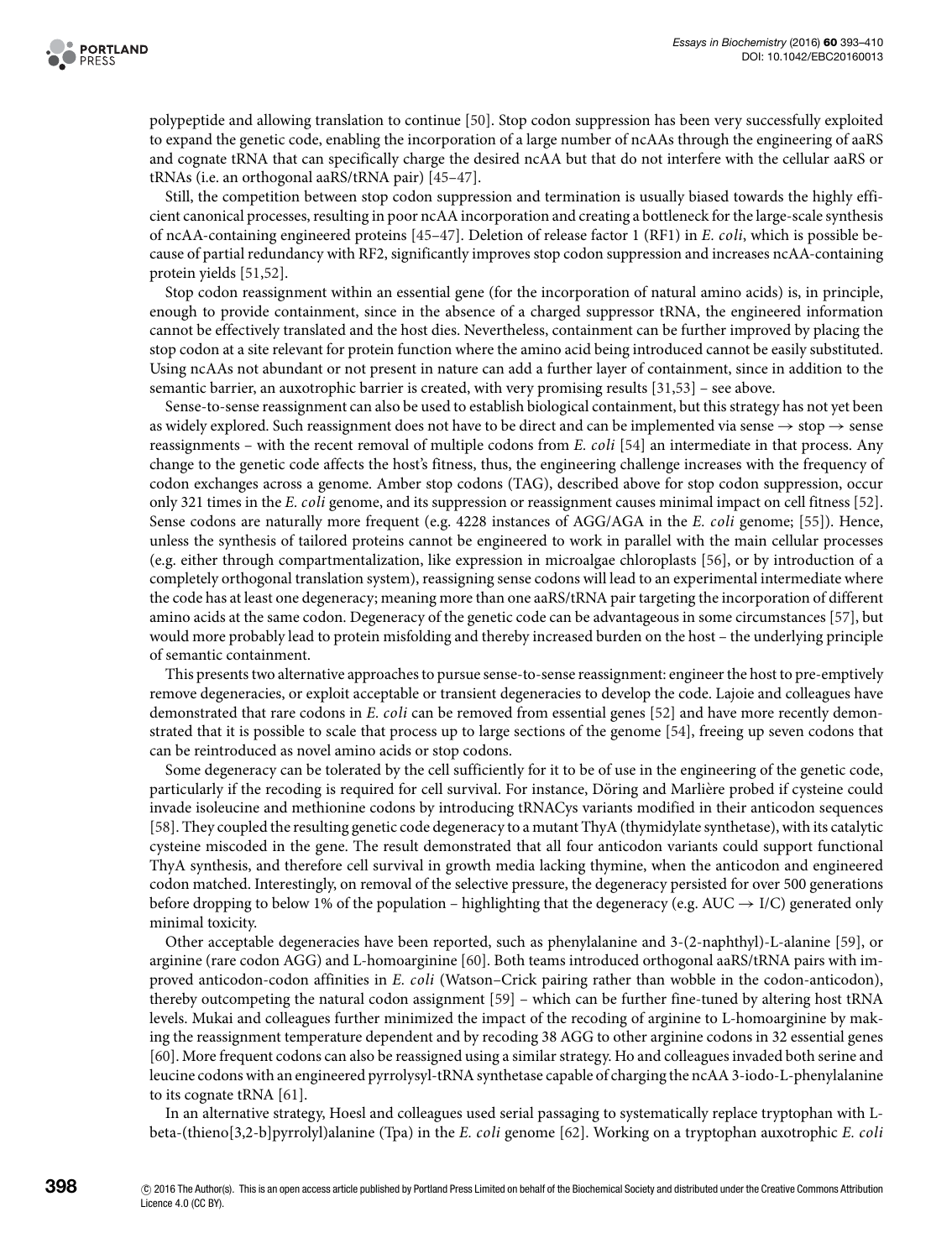

strain, selection was carried out by lowering indole (tryptophan precursor) while maintaining high beta-thieno[3,2 b]pyrrole concentrations. After 264 passages *E. coli* strains were isolated that could use Tpa or tryptophan in their proteomes, thus engineering a viable degeneracy. While it would not be possible to exploit this degeneracy for containment by genetic code expansion, it could be used as a wedge, progressively altering the organism's large aromatic amino acid requirement to the point that tryptophan could no longer rescue the strain.

Semantic containment when enforced through the use of ncAAs, actually impose a double containment: the information is trapped in the altered genetic code and the host is trapped by a *de facto* auxotrophy for the ncAA. The contribution of each measure towards containment can be deconvoluted by also engineering pathways for the *in vivo* synthesis of the ncAA being used. For instance, Mehl and colleagues [\[63\]](#page-16-16) introduced a *Streptomyces venezuelae* metabolic pathway capable of synthesizing p-aminophenylalanine (pAF) into an *E. coli* strain capable of incorporating pAF in response to an amber stop codon using an engineered orthogonal TyrRS/tRNA pair. The result was a prototroph with an expanded genetic code – one where the impact of semantic containment can be studied separately from the auxotrophic one.

A similar situation (albeit on a different order of magnitude in terms of complexity) could be achieved by inverting the chirality of biology. Although current biology is based on L-amino acids and D-sugars, life would be possible (and equally efficient) in the opposite combination (D-amino acids and L-sugars) – a 'mirror' life [\[64](#page-16-17)[,65\]](#page-16-18).

#### **Engineering further containment: genetic containment**

Life on Earth is underpinned by nucleic acids. The two natural backbones, deoxyribonucleic acid (DNA) and ribonucleic acid (RNA), are biopolymers made from a limited set of possible nucleotide precursors; variants of a common chemical structure: a phosphate group that is linked to a nitrogenous base via a 5-carbon sugar linker. The fact that modern, naturally occurring genetic systems are all based on DNA and RNA does not mean that other chemical forms of genetic information storage are not conceivable. With the aim of finding novel building blocks for the design of artificial nucleic acids, each of the three components of natural nucleotides has been iteratively replaced by alternative chemical structures rendering what has been defined as 'xeno–nucleotides' [\[66\]](#page-16-19). Modifications to the canonical structure of nucleotides have resulted in numerous variants presenting: unnatural nucleobases, alternative base-pairings, novel cyclic or even acyclic sugar backbones, and altered phosphate groups or alternative leaving groups. In depth reviews regarding the different chemistries developed so far can be found in [\[67–](#page-16-20)[69\]](#page-16-21).

A subset of the available chemistries has even been successfully polymerized into Xenobiotic Nucleic Acids (XNAs). Some of these XNAs allowed duplex formation [\[67\]](#page-16-20) and information storage [\[70](#page-16-22)[,71\]](#page-16-23), and were even evolved into functional molecules such as aptamers and XNAzymes [\[70](#page-16-22)[–73\]](#page-16-24). These results suggest that DNA and RNA are not, in principle, the only genetic polymers capable of sustaining life, and so life based on XNAs may also be thinkable.

To date, no life on Earth has been reported to use XNA for genetic information storage and it is unclear whether biology would be able to access the information within it. If not, then the biocontainment of a GEM carrying XNA as genetic material could be feasible. Prevention of horizontal gene transfer to nature could arise from the genetic isolation of XNA-based GEMs. As replication, transcription or incorporation of an XNA into the genome of GEM's natural counterparts would be prevented, a 'genetic firewall' could be raised between nature and genetic engineering.

Before even envisaging a GEM built upon XNA, a simpler first approach to develop and test a genetic firewall would be to create an XNA-based replication unit (e.g. episome) that can be maintained in a bacterial cell independently from its DNA genome [\(Figure 3\)](#page-8-0). Any desired trait could be engineered into the XNA episome while the DNA genome would only be used for chassis maintenance. In order to set up an XNA-episome replication system *in vivo* there are several characteristics that the XNA, the episome itself and the host cell must fulfil (adapted from [\[74\]](#page-16-25)):

- $\bullet$  Regarding the potential **XNA**,
	- 1) to ensure cell survival, the XNA cannot be toxic in any way, be it as precursor, triphosphate, polymer or degradation products.
	- 2) to allow an initial transference of information from natural nucleic acids and *vice versa*, a dedicated XNA synthetase and XNA reverse-transcriptase should be available.
	- 3) to attain orthogonality (complete isolation from the DNA/RNA genetic system), the XNA should not be interpreted by the host cell replication or transcription machinery.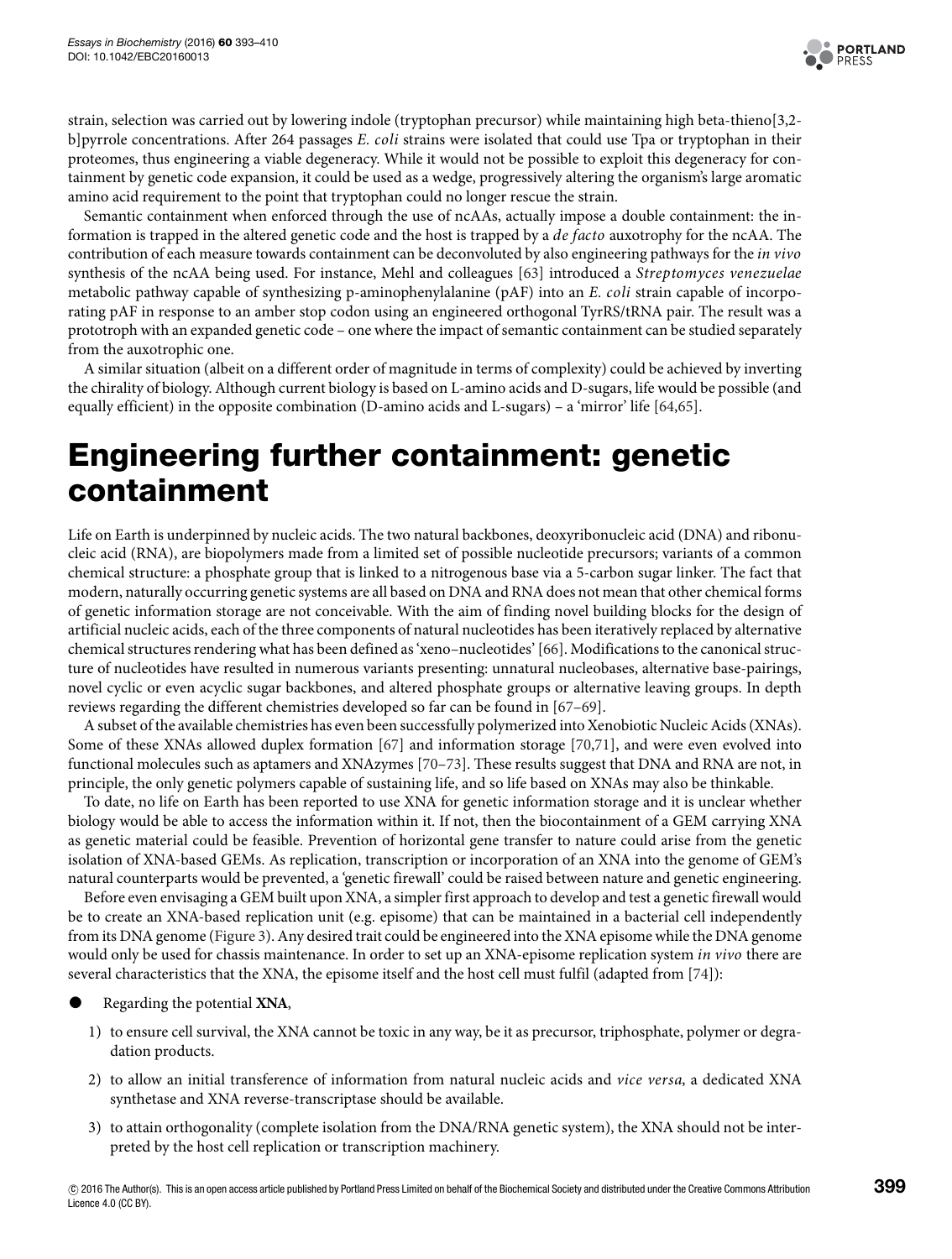



<span id="page-8-0"></span>

#### **Figure 3. An orthogonal replication system for genetic containment**

An XNA genetic element (in orange) is maintained by the external provision of xenobiotic nucleoside triphosphates (xNTPs) or cell-permeable precursors (yellow) and replicated by means of an engineered XNA-dependent XNA polymerase (or XNA replicase) and accessory proteins (in purple). Selection of the synthetic episome across generations occurs by encoding a vital gene product or functional XNA in the episome itself. In either case, an XNA-directed RNA polymerase is necessary (in purple). Prevention of cross-talk with the natural DNA genetic system (in green) is essential to create a stable XNA system and to establish an effective genetic firewall (dotted line).

#### $\bullet$ Regarding the **EPISOME**,

- 4) to guarantee maintenance in controlled culture conditions, one selectable function indispensable for growth must be encoded in the XNA episome (like antibiotic resistance is encoded in commercial plasmids):
	- 4.1) if the selectable marker encodes an mRNA that is destined to be translated into an essential protein (e.g. detoxification of an antibiotic), then a dedicated RNA polymerase is required.
	- 4.1) if the selectable marker is a functional XNA, this molecule would need to perform a metabolic action vital to the host cell (e.g. XNA molecule that binds and inactivates a small toxic RNA). Such functional XNA must be developed and crucially, any function must be restricted to XNA – the same sequence in a different chemistry cannot rescue selection.
- 5) to replicate the XNA episome across generations, a dedicated XNA replicase, XNA helicase and XNA singlestrand binding protein should be encoded in the episome.
- 6) to retain orthogonality, XNA enzymes should not accept natural nucleic acids as substrates.
- $\bullet$  Regarding the **HOST CELL (e.g.** *E. coli***)**,
	- 7) to prevent replication in non-controlled conditions, XNA precursors cannot be made in the cell. Cells must be auxotrophic for the XNA building blocks.
	- 8) to provide cells with XNA precursors, a natural or engineered mechanism for the uptake should exist.

There is a remaining point, regarding the destiny of xeno-nucleotides *in vivo* that has not been included in the list because it does not represent an essential item to establish an XNA episome, but requires attention. Natural nucleic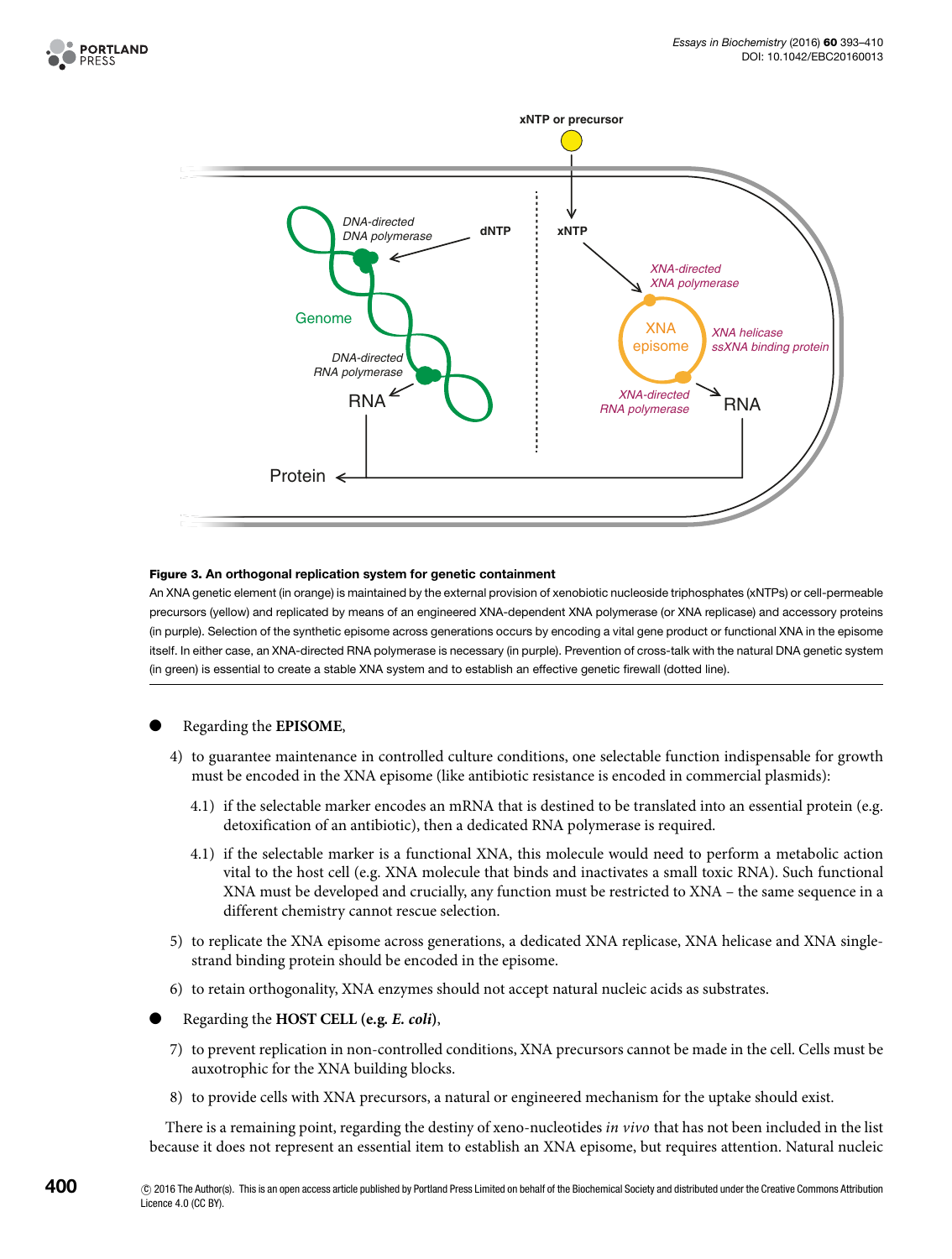

acids are synthesized using nucleoside triphosphates as monomers. However, only the nucleoside monophosphate ends up being incorporated into the DNA or RNA molecule while the remaining pyrophosphate, necessary for the activation of the monomer, is released as a secondary product. As the pyrophosphate is not included in the final biopolymer it is known as the 'leaving group'. Pyrophosphate is further hydrolysed to release two molecules of phosphate. In nature, no exception to the usage of pyrophosphate as the leaving group has ever been reported. It has been pointed out that it would be difficult to install xeno-nucleoside triphosphates in a cell environment without interfering with DNA and RNA metabolism, cell energy supply [adenosine triphosphate (ATP) levels] or substrate-level phosphorylation (due to the free available phosphate) [\[74\]](#page-16-25). One way to overcome this problem would be to use a different type of leaving group in the precursors for the enzymatic synthesis of the XNA. Different chemistries for alternative leaving groups, based on L-amino acids, phosphono-L-Ala or iminodiacetate, have been suggested and studied [\[75\]](#page-16-26), however the enzymes capable of efficiently incorporating the nucleoside monophosphates out of the alternative nucleotides have yet to be developed.

### **Potential XNA-episome chemistries – sugar-modified nucleic acids**

Based on the conditions described in the previous section for an XNA to embody an episome *in vivo*, we describe a group of potential candidate chemistries that have the potential to fulfil conditions described in one to three above.

The sugar moiety of natural nucleotides has been extensively modified. Changes in functional groups, size and isomerization states (including cyclical and linear linkers) have been explored returning the following candidate XNAs: anhydrohexitol nucleic acid (HNA) [\[76\]](#page-16-27), threose nucleic acid (TNA) [\[77\]](#page-16-28), glycerol nucleic acid (GNA) [\[78\]](#page-17-0), cyclohexene nucleic acid (CeNA) [\[79\]](#page-17-1) and locked nucleic acid (LNA) [\[80](#page-17-2)[,81\]](#page-17-3).

In order to study the physico-chemical and biological properties of the XNAs, a mechanism of polymerizing xeno-nucleotides is necessary. Polymerization can occur chemically, through solid-phase synthesis, or enzymatically via polymerases. Chemical polymerization of xeno-nucleotides is generally effective enough for assembling short oligomers. On the other hand, natural polymerases have a stringent substrate specificity that prevents the efficient incorporation of chemically modified nucleotides. Thus, in order to study the potential applications of XNAs it is always necessary to develop the enzymatic machinery that can cope with XNA polymerization and XNA interpretation (i.e. information propagation). The way to do this is either by screening natural polymerases for such activity, or by engineering known polymerases through rational design or directed evolution. An example of engineering is the Archaean 9◦N DNA polymerase that was originally modified by the introduction of the A485L mutation (commercially known as Therminator, New England BioLabs, Inc. [\[82\]](#page-17-4)) to incorporate a wide range of unnatural nucleotides. Under optimal conditions and provided that no long poly-G stretches are present, this enzyme is capable of copying DNA templates into TNA with high fidelity [\[83\]](#page-17-5). On the other hand and as a result of polymerase screening, TNA retro-transcriptase activity was discovered in the wild-type DNA polymerase I of *Geobacillus stearothermophilus* (Bst) showing about 60% full-length conversion of TNA into the complementary DNA product [\[84\]](#page-17-6).

In a more extensive work of engineering carried out by directed evolution and the application of a novel *in vitro* selection platform, a different Archaean polymerase from *Thermococcus gorgonarius* (TgoT) was evolved into a synthetase able to transcribe long stretches of DNA into HNA (Pol6G12) [\[71\]](#page-16-23). The selection also provided two other enzymes (PolC7 and PolD4K) with broader substrate specificity capable of synthesizing CeNA and LNA among other chemistries [\[71\]](#page-16-23). In order to reverse transcribe the XNA polymers back into DNA, TgoT was also engineered by rational design into two retro-transcriptases able to copy HNA and TNA (RT521) or CeNA and LNA (RT521K) back into DNA [\[71\]](#page-16-23). This was a step forward in the study of XNAs, not only because several novel enzymes were engineered but also because an *in vitro* platform for the selection of XNA polymerases – adaptable to other XNA modifying enzymes – was devised, opening the possibility of the evolution of more enzymes of interest such as XNA replicases, XNA-directed RNA polymerases, XNA ligases and XNA polinucleotide kinases [\[85\]](#page-17-7).

At a translational level, the compatibility of the above XNAs with the protein synthesis machinery of *E. coli* has only been tested for HNA [\[86\]](#page-17-8). A short messenger RNA was designed, with the first and second codons replaced by HNA. Efficient peptide formation and translocation was observed in translation experiments performed *in vitro*. Ribosomal binding of the messenger and tRNA incorporation showed no differences between a fully RNA molecule and the HNA/RNA hybrid described [\[86\]](#page-17-8).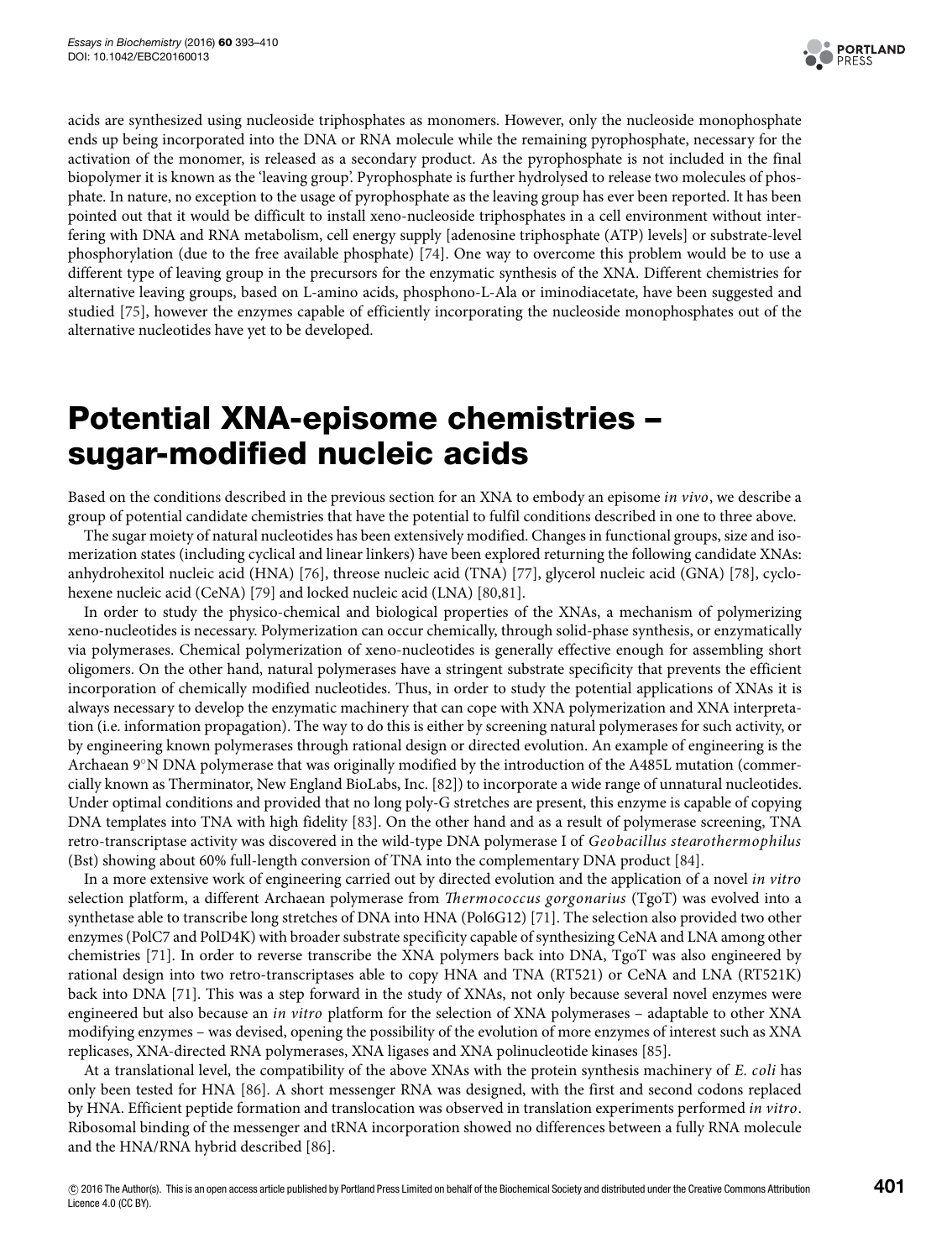

### **Potential XNA-episome chemistries – modified nucleobases and alternative base-pairings**

A different category of xeno-nucleotides is defined by those carrying nucleobase modifications, resulting in the diversification of nucleotide pairing schemes beyond those known to nature and described by Watson and Crick. Natural nucleobases are paired based on the rules of size complementarity (large purine pairs with small pyrimidines) and hydrogen-bonding complementarity (hydrogen-bond donor pairs with hydrogen-bond acceptors). However, if the hydrogen-bond donating and acceptor groups are shuffled, eight novel nucleobases capable of forming four additional base-pairs with the same geometry as A:T and C:G pairs could be envisaged. This was the work pioneered by Yang and colleagues, who described a family of nucleoside analogues, and probed that at least two of them (trivially called dP:dZ) could be a suitable alternative base-pair *in vitro* [\[87\]](#page-17-9). The artificial dP (2-aminoimidazo[1,2-a]- 1,3,5-triazin-4(8H)-one) and dZ (6-amino-5-nitro-2(1H)-pyridone) nucleotides are able to pair with three hydrogen bonds and standard Watson–Crick geometry. The *Thermus aquaticus* DNA polymerase was engineered to improve the synthesis of a nucleic acid containing both dP and dZ along with the four canonical dNTPs (ATCGPZ DNA) [\[88\]](#page-17-10). When incorporated into DNA the unnatural base-pair is polymerase chain reaction (PCR) amplifiable with a fidelity of 99.8% [\[89\]](#page-17-11). The ribonucleotide versions of dP and dZ (rP and rZ, respectively) were also synthesized and efficiently incorporated into RNA using T7 RNA polymerase. To retrieve the information back into an ATCGPZ DNA molecule, a superscript reverse-transcriptase was used [\[90\]](#page-17-12). Incorporation of these nucleotides into DNA or RNA, still allows the formation of a double-helix structure for both molecules [\[91\]](#page-17-13). The use of DNA containing codons based on an expanded genetic alphabet opens the possibility of establishing an expanded translation system that also allows the incorporation of ncAAs into proteins.

Another strategy for alternative base-pairing relies on the development of size-expanded nucleotides. By the addition of a benzene ring, both purines and pyrimidines can be expanded by 2.4  $\AA$ , and when paired to dNTPs they still enable the formation of a double helix. The resulting molecule, called xDNA, is wider than the natural double helix and has a higher stability than a DNA of analogous sequence, mostly due to the enhanced stacking of the enlarged nucleobases [\[92\]](#page-17-14). xDNA was evaluated for its ability to function like a genetic system *in vivo* [\[93\]](#page-17-15). Plasmids encoding green fluorescent protein were constructed to contain up to eight xDNA bases and were transformed into *E. coli*. All four xDNA bases were found to pair correctly in the replicated plasmid DNA, and also permitted the expression of the fluorescent protein, turning colonies green. Based on the evidence, xDNA could function as an artificial genetic system, however the enzymatic machinery able to efficiently polymerize these nucleotides is yet to be developed.

When it comes to artificial nucleobases, complementary hydrogen bonding is not a condition for the efficient and selective replication of DNA [\[94\]](#page-17-16). Metal-dependent pairing as well as hydrophobic and packing forces (including ring-stacking) have been explored [\[95](#page-17-17)[,96\]](#page-17-18). Two promising candidates for an alternative base-pairing system based on hydrophobic nucleotides have been described (d5SICS-dNaM and d5SICS-dMMO2). Both artificial pairs are efficiently transcribed in both directions [\[97\]](#page-17-19) and can be amplified by PCR [\[98\]](#page-17-20). A crystal structure of a KlenTaq DNA polymerase bound to a DNA containing the pair dNaM-d5SICS showed that the structure adopted by the modified nucleobases is co-planar with nearly optimal edge-to-edge, similar to what is observed in DNA [\[99\]](#page-17-21).

In order to test how feasible it would be to expand an organism's genetic alphabet *in vivo*, Malyshev and colleagues designed a system for *E. coli* based on the incorporation and replication of the dNaM-d5SICS nucleotide pair. *E. coli* was transformed with two plasmids, one carrying a gene for the expression of a heterologous nucleoside triphosphate transporter for the active uptake of dNaM and d5SICS, and a second plasmid carrying a sequence with the six-letter code (dA, dT, dC, dG, dNaM and d5SICS) to work as a template for replication. In what represented a major breakthrough in the field, both modified nucleotides were taken up from the culture media, efficiently incorporated into the newly synthesized copies of plasmid, and remained untouched by the *E. coli* DNA repair mechanisms for about 24 generations (17h) [\[100\]](#page-17-22). This work can now be expanded to integrate the modified base-pairs into other cellular processes such as translation – as demonstrated by Fukunaga and colleagues for a different set of unnatural nucleobases [\[101\]](#page-17-23).

However, whether XNAs will be able to sustain life is still an open question. In this regard and in contrast with most of the studies performed so far, Marliere and colleagues carried out a top-down experiment designed to perform the ` DNA transliteration of the entire *E. coli* genome. A strain deficient in the synthesis of thymine nucleotides was cultured in the presence of 5-chlorouracil as an alternative and artificial nucleobase precursor. After 1000 generations and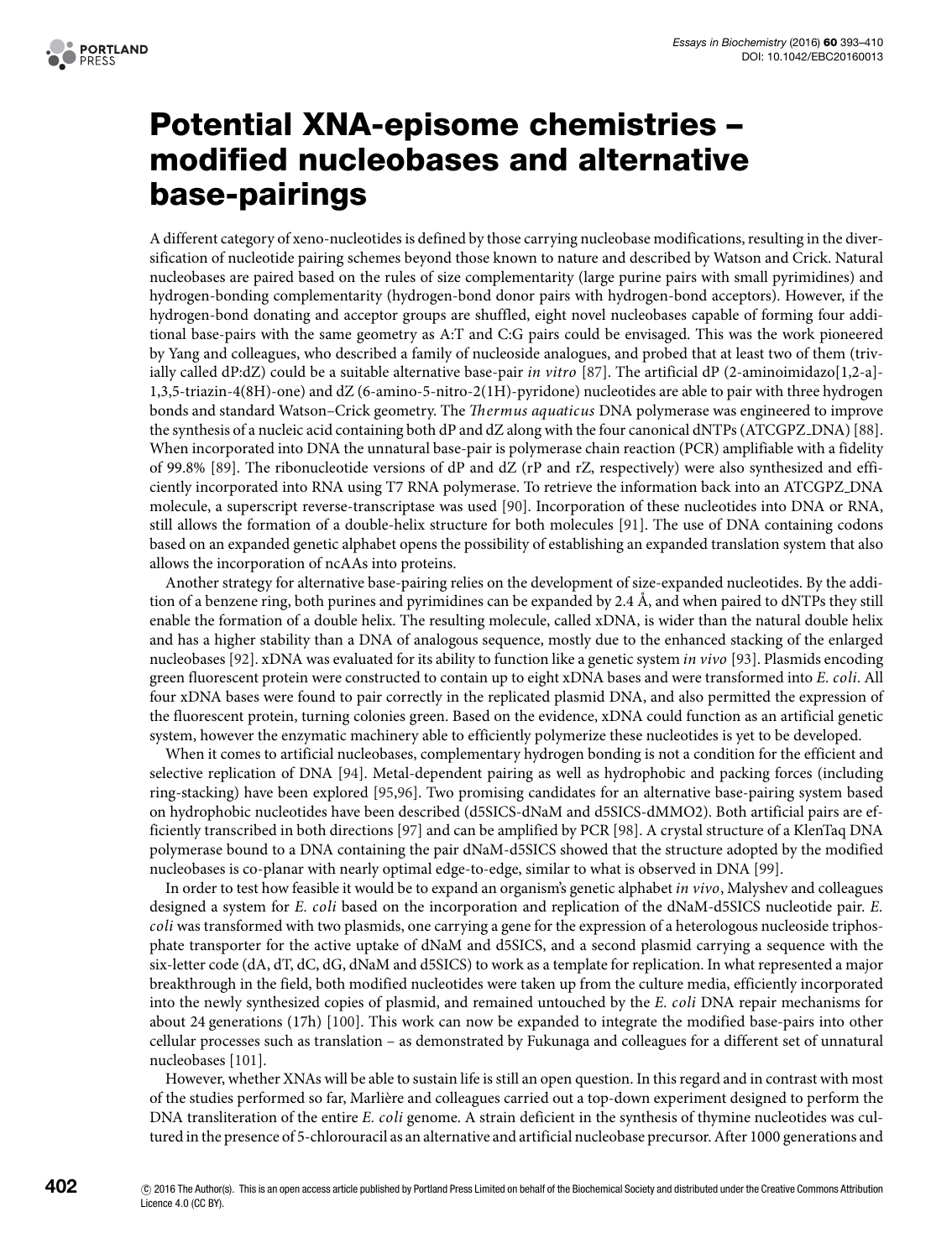

more than 1500 mutations, an adapted strain that grew only with 5-chlorouracil was recovered. Its genome contained 90% of the 5-chlorodeoxyuridine and 10% of the thymidine, which was later reduced to 1.5% (the limit of detection) by disrupting a secondary pathway for the synthesis of thymidine based on S-adenosylmethionine [\[102\]](#page-17-24). To date, this is the sole report of an organism whose genome carries a modified nucleotide in place of a natural one, suggesting that XNA-based life is possible.

### **Minimal genomes**

There is a different subfield in synthetic biology that works at the whole genome level. Current approaches on genomedriven cell engineering aim to develop functioning minimal genomes that only contain the genes that are necessary to sustain life. The development of minimal genomes entails the screening of natural genomes to find candidates that could be then devoid of non-essential genes. The aim is to create a simple standardized host cell that would allow the implantation of synthetic biology devices. Although chromosomes in here are still envisaged as DNA based, a minimized genome should limit the potential of the host to adapt to a different environment and growth conditions. Thus, the likelihood of perpetuating and evolving if the microbe is released into the environment would be reduced [\[103\]](#page-17-25). In this regard, an engineering strain of *Mycoplasma mycoides* bacterium with the smallest genome and the fewest genes of any freely living organism was reported earlier this year [\[104\]](#page-17-26). This newly engineered organism was named Syn 3.0 and it has a genome that was reduced to 473 genes required to survive and reproduce. Syn 3.0 colonies are morphologically similar to those of the original cell although smaller, probably due to its slower growth rate (Syn 3.0 doubling time is three hours in comparison with one hour for the original cell).

The arrangement of a minimal DNA genome carrying only 'housekeeping' genes combined with an XNA-based episome engineered to provide traits of interest would allow the development of enhanced safeguard systems.

#### **Mechanistic containment**

A final approach to biological containment is the development of genetic elements that require mechanisms orthogonal to the host to be viable. In a basic sense, mechanistic orthogonality pertains to the inability of some natural enzymes (e.g. polymerases) or even higher complexes (e.g. ribosomes) to access foreign – natural or synthetic – substrates.

Examples of natural genetic elements that are mechanistically orthogonal to the cellular genetics include many phage and viral chromosomes, which are replicated only by means of their self-encoded polymerases [\[105\]](#page-17-27). Host-cell polymerases are subjected to mechanistic inhibition, as they are unable to initiate replication of the foreign genetic unit. This can be adapted for containment by establishing systems where the replicase is provided *in trans*. Though its efficiency would be presumably lower than other genetic or semantic containment, mechanistic orthogonality could be an enabling tool for both of these.

All three of the fundamental processes of the central dogma – DNA replication, transcription and translation – are most highly regulated at the stage of initiation [\[106–](#page-17-28)[110\]](#page-17-29). Initiation is the major targeting step for signalling pathways triggered by stress factors, such as heat shock and pathogens. This is most probably related to the high energetic cost these processes have (especially translation). The burden of placing regulatory checkpoints too far downstream would be not viable due to the associated metabolic cost.

Consequently, it is possible to engineer systems that rely on orthogonal modes of initiation of the replication or expression processes (e.g. T7 transcription, see below). A system like this would allow an engineered enzyme to catalyse an early-stage step on a foreign target that would otherwise be inaccessible to the host. If the survival of the host is then linked to its ability to maintain a foreign episome and transcribe a foreign open reading frame, or translate a foreign mRNA, it would be possible to develop cells with a second pool of genetic material and/or ribosomes.

However, few such systems exist, and many retain a high level of cross-talk with native substrates. For instance, as described in previous sections, several polymerases have been engineered to incorporate xNTPs at the elongation stage. For *in vivo* applications, however, the currently available enzymes are not suitable, as they tend to retain activity on their natural substrates, and in many cases this outcompetes the XNA synthesis activity (C. Cozens and V.B. Pinheiro, personal communication). Thus, incorporating orthogonality into the initiation step would be essential to separate the activity of an engineered enzyme from its natural substrate, preventing cross-talk with host substrates. Such isolation is important in synthetic biology because it allows the isolated system to be engineered without a significant impact on the rest of the cell. In the case of an orthogonal episome, this would imply being able to engineer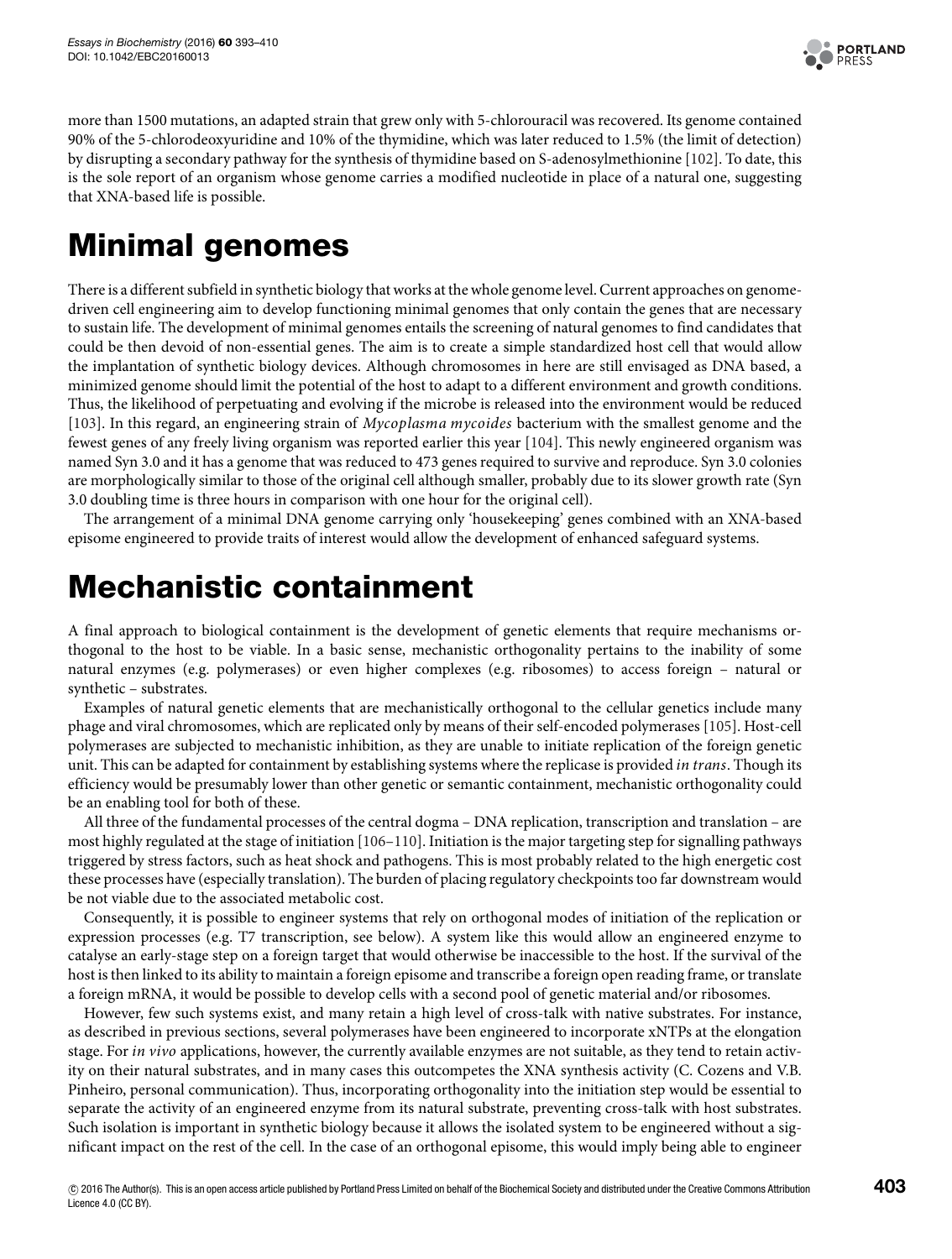

enzymes, cofactors and open reading frames encoded in the episome free from the burden of having to sustain the host. As a result, such isolated systems could be more readily engineered (i.e. with fewer evolutionary constraints) than systems that are required for host survival.

### **Orthogonal replication as a containment strategy**

The simplest system of this kind is therefore one in which a foreign episome is replicated by an orthogonal mechanism, as described previously in the genetic containment section.

The most commonly used genetic elements in *E. coli* molecular biology are plasmids. However, for the purposes of containment, they do not allow orthogonality as they are replicated by host factors [\[111\]](#page-18-0).

In recent years, two replication systems for linear chromosomes that are independent of the host enzymatic machinery have been characterized and assembled. These are the replisome of the bacteriophage phi29 that infects *Bacillus subtilis* [\[112\]](#page-18-1) and the selfish replicating system of the linear plasmids pGKL1 and pGKL2, which infect certain strains of the yeast *Kluyveromyces lactis* [\[113\]](#page-18-2). Both systems utilize a polymerase that exclusively replicates linear genetic elements with the aid of certain accessory proteins such as priming proteins (also known as terminal proteins or TP), and single-strand and double-strand DNA binding proteins [\[114,](#page-18-3)[115\]](#page-18-4). The phi29 DNA polymerase does not initiate replication from an RNA primer but from the serine hydroxyl-group of the TP protein [\[116\]](#page-18-5). In infected cells, the polymerase exists as a dimer with TP [\[117](#page-18-6)[,118\]](#page-18-7) and only dissociates after initiation, when the TP remains covalently attached to the end of the phage genome. Although *in vitro* the polymerase can extend a primer on a single-stranded template, its efficiency is reduced in the absence of its accessory proteins (single-strand and double-strand DNA binding proteins and TP) [\[112\]](#page-18-1).

A phi29 replisome would be powerful *in vivo* since in the presence of TP, the polymerase can be exclusively targeted to the replication of linear genetic elements that are capped by TP. Though the system is not yet adapted for the *in vivo* replication of heterologous elements, it is a potential platform for the development of orthogonal genetic elements. An alternative phi29 *in vitro* episome has been developed based on rolling circle amplification, but it cannot in its current state be used for *in vivo* applications, since DNA replication does not regenerate the discrete genomes like the input genome (input: single-stranded circular; output: single-stranded linear), and is not orthogonal as it is able to use primers generated by RNA polymerases [\[119\]](#page-18-8).

In the case of the *K. lactis* pGKL1/2 system, which is expected to replicate its genome in a similar way to phi29 [\[113\]](#page-18-2), there is an additional physical separation in the infected cells between the plasmid genome in the cytosol and the host genome in the nucleus. The encapsulation of cellular processes within membranous compartments such as the nucleus allows the spatial separation – or compartmentalization – of the host genome from the secondary episome. This or similar methods could therefore also contribute to the orthogonality of engineered episomes based on alternative genetics, where it may be essential to avoid cross-talk, especially of the engineered polymerases (see genetic containment; point 6). Alternative compartmentalization schemes include proteinaceous microcompartments, in which a number of metabolic pathways have been engineered [\[23\]](#page-15-1).

### **Orthogonal translation as a containment strategy**

As found in transcription, where promoters and polymerases can be modified to be orthogonal to the host systems (discussed above), regulatory elements in translation and the cellular translation machinery itself can be engineered to isolate a circuit from wider biology.

Translation initiation in prokaryotes is regulated by the binding of the 30S ribosomal subunits (with associated initiation factors) to ribosomal binding sites (RBSs, also known as Shine-Dalgarno sequences), located within the substrate mRNA upstream of initiation codons [\[120,](#page-18-9)[121\]](#page-18-10). RBS sequences are reverse complementary to the 3'-end of the 16S ribosomal RNA of the 30S subunits (the anti-SD) and rely on base-pairing for the initial interaction. Rackham and Chin exploited that requirement to diversify anti-SD sequences in the 30S of ribosomes, isolating variants (O-ribosomes) with modified RBS requirements that could not initiate translation from the canonical RBS (i.e. were orthogonal to the biological system) [\[122\]](#page-18-11).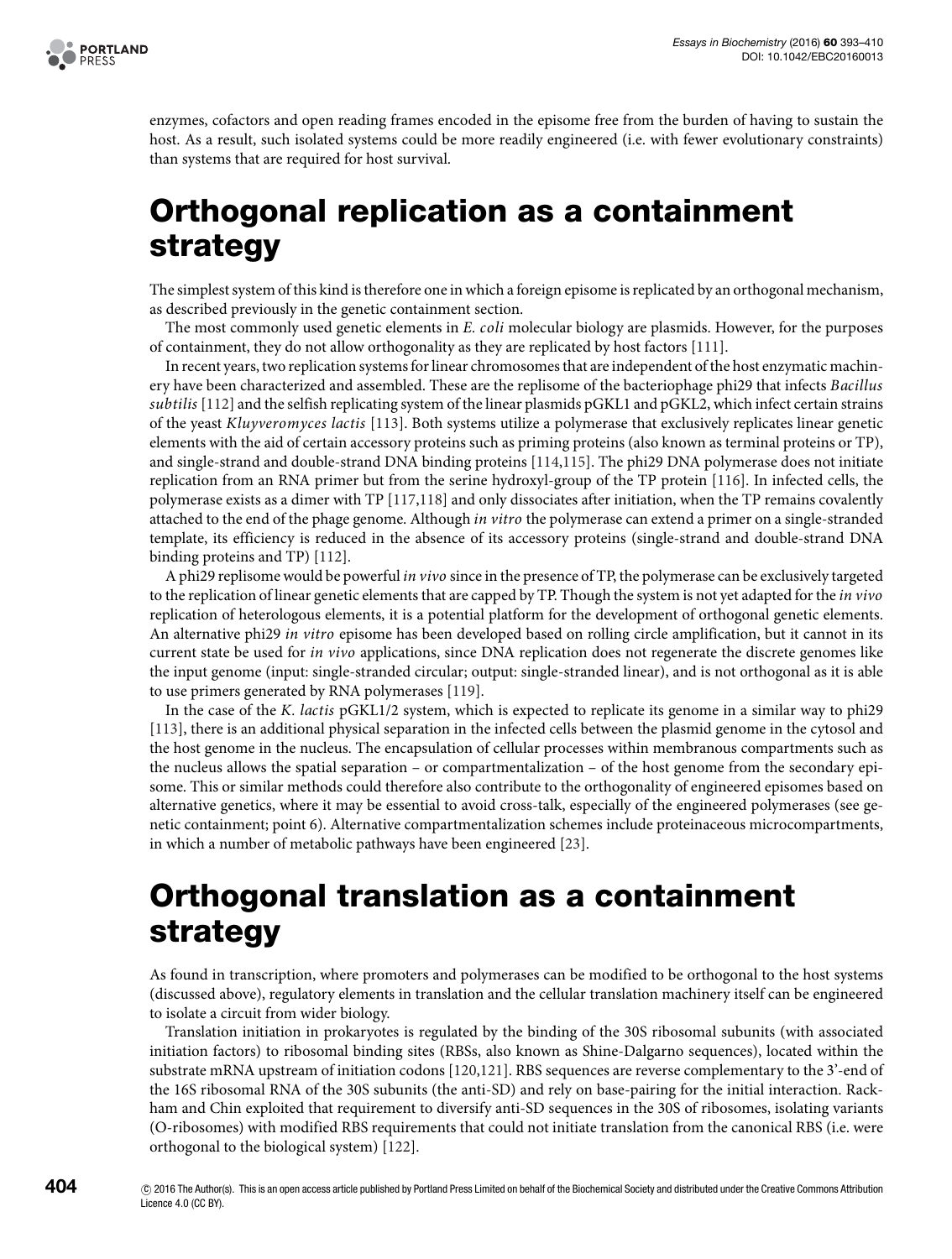

Freed from their biological roles, these ribosomes have been exploited to increase yields obtained from ncAAcontaining protein synthesis [\[123\]](#page-18-12) as well as to further engineer the ribosome itself [\[48,](#page-16-1)[124–](#page-18-13)[126\]](#page-18-14) – with a potential impact on genetic code engineering (see below).

Being more complex than its bacterial counterpart, the eukaryotic translation system may provide additional potential processes that can be targeted for containment by creating a platform that can coexist but not interact with the natural cellular processes. Although no orthogonal ribosome has been isolated in eukaryotes, there is mounting evidence that there are distinct populations within cells [\[127,](#page-18-15)[128\]](#page-18-16) and that they can be engineered [\[129\]](#page-18-17).

An alternative approach is to engineer the reading window required by the ribosome. Although the genetic code is exclusively based on triplet codons, a number of tRNA variants have been reported that induce a frameshift when incorporated in translation (see [Figure 2\)](#page-5-0) [\[130–](#page-18-18)[133\]](#page-18-19). These variants expand the tRNA contact with the mRNA leading to a quadruplet codon, which can be incorporated by natural systems in some sequence contexts and may provide the host with a marginal evolutionary advantage by increasing the coding potential of some of its genes [\[134–](#page-18-20)[136\]](#page-18-21).

Quadruplet codons have been exploited for the incorporation of ncAAs in proteins [\[124](#page-18-13)[,137\]](#page-18-22) and their incorporation can be further improved by engineering the ribosome itself [\[48](#page-16-1)[,123\]](#page-18-12). Quadruplet codons not only increase the available genetic code (256 rather than 64 possible variations) but could also have a role in containment where this mechanistic containment would also generate a semantic containment with the synthesis of functional proteins dependent on a codon space not naturally available.

## **Conclusions**

The synthetic biology industry is one of the fastest growing industries, projected to be worth 5 billion dollars by 2018 [\[138\]](#page-18-23), with chemicals, pharmaceuticals, energy and agriculture, as some major application markets. The increased reliance on biology as an industrial tool, together with the potential to synthesize organisms from scratch, decreases the probability that we understand and can predict every possible interaction between engineered hosts and the environment. For the sustained growth of the bioeconomy and for our own safety, it is important that biocontainment evolves from tackling the known risks to pre-empting unknown risks and routes of escape. In order to develop containment mechanisms built-in within the GEM itself, synthetic biology has deployed a collection of tools that are driving the design of a new generation of biocontainment strategies. These mechanisms intend to be not only more effective than previous strategies but also potentially intercompatible. There is agreement in the synthetic biology community that multiple and redundant systems of biocontainment are necessary to prevent escapes, with containment not resting on any single component that can be bypassed by inactivation (i.e. by mutations) [\[139\]](#page-18-24). The development of multi-layered control systems that can coexist within a single engineered microorganism should hopefully reduce the probability of an escape to negligible levels. We are still some way from robust orthogonal systems that can be used for practical applications; not only does the enzymatic machinery necessary to deal with these artificial systems still need to be designed, but true orthogonality via the development of "no cross-talk" firewalls also has to be guaranteed.

### **Summary**

- Biology is not limited by what is natural but by what is possible. Life emerged from the chemistry permissible by available substrates. Natural evolution builds on that, with rare instances of innovation and multiple instances of optimization. Consequently, it is possible to engineer a biological system to access unnatural substrates or generate unnatural products, which may be of value to humanity (e.g. novel materials, anticancer or antimicrobial compounds or biofuels).
- Genetically engineered microorganisms (GEMs) present two potential environmental hazards, ecological or informational, depending on whether the organism can become established in an ecological niche or its genetic information can be transferred to a natural host.
- Risk can be accurately measured only if all possible failure modes and their probabilities of occurrence are known.
- Biological containment is a long-standing concern for scientists. A number of containment strategies have been developed and are widely used by the academic and industrial communities. These are centred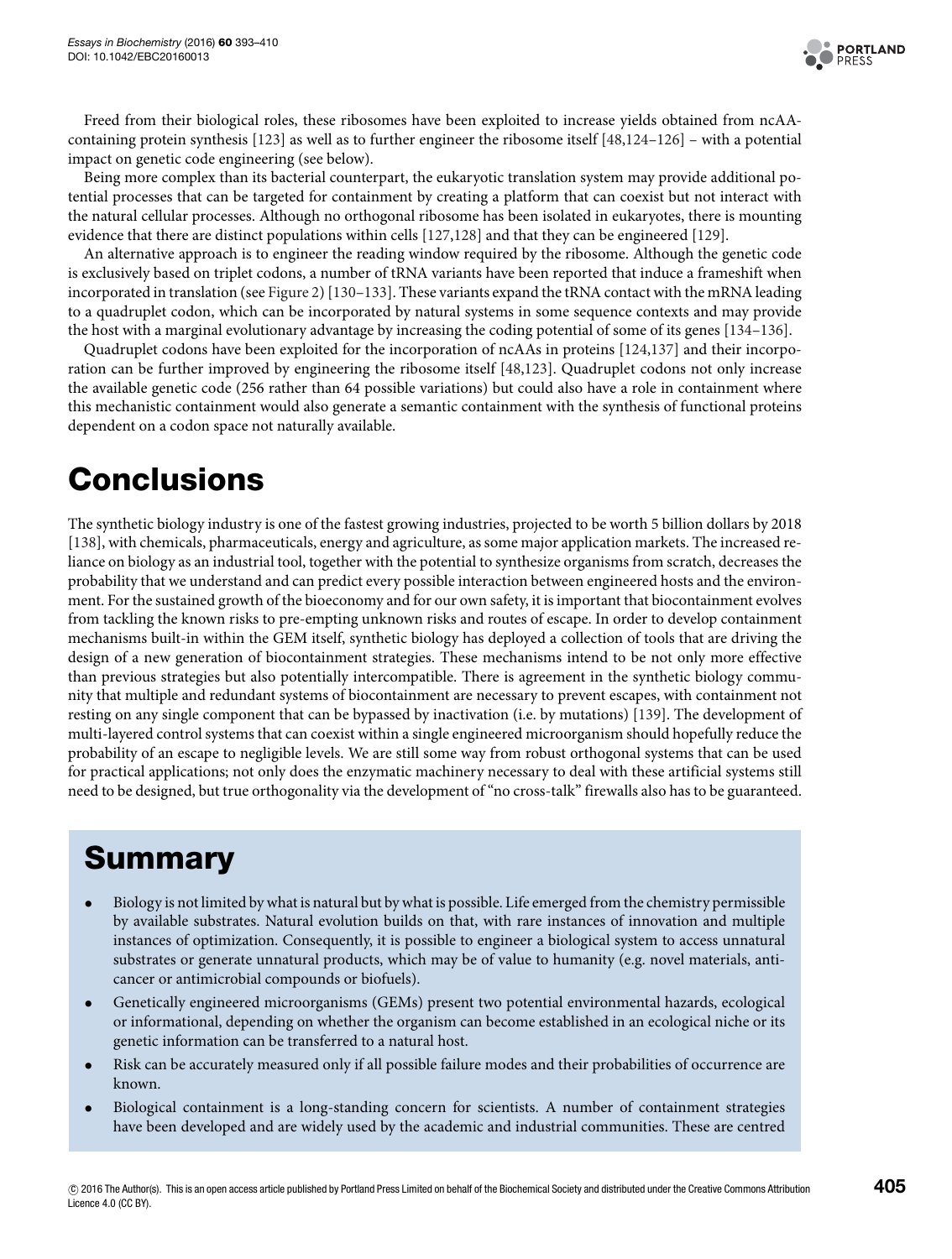

primarily around physical barriers, use of microorganisms with decreased fitness and genetic circuits that limit the escape of genetic information.

• All biological processes can be altered to establish systems that do not exchange information with nature, be it genetic information storage, its maintenance, protein translation or even the cell's metabolism. These orthogonal systems can be the basis of a new generation of biological containment strategies where both organism and information are isolated from the environment and unable to interact with biology.

#### **Abbreviations**

aaRS, aminoacyl-tRNA synthetase; BFA, L-4,4′-biphenylalanine; CeNA, cyclohexene nucleic acid; CFU, colony forming unit; DNA, deoxyribonucleic acid; dP, 2-aminoimidazo[1,2-a]-1,3,5-triazin-4(8H)-one; dZ, 6-amino-5-nitro-2(1H)-pyridone; GEMs, genetically engineered microorganisms; GMOs, genetically modified organisms; GNA, glycerol nucleic acid; HNA, 1,5-anhydrohexitol nucleic acid; LNA, locked nucleic acid; mRNA, messenger RNA; ncAA, non-canonical amino acids; O.D., optical density; pAF, paminophenylalanine; PCR, polymerase chain reaction; RBS, ribosomal binding site; RF, release factor; RNA, ribonucleic acid; SD, Shine-Dalgarno; TNA, threose nucleic acid; TP, terminal protein; Tpa, L-beta-(thieno[3,2-b]pyrrolyl)alanine; tRNA, transfer ribonucleic acid; XNA, xenobiotic nucleic acid; xNTP, xenobiotic nucleoside triphosphate.

#### **Author Contribution**

Leticia Torres contributed to section on genetic containment. Antje Krüger contributed to section on semantic containment. Eszter Csibra contributed to sections on mechanistic containment and orthogonal replication. Edoardo Gianni contributed to section on trophic containment. Vitor Pinheiro contributed to introduction, established containment strategies, trophic containment and semantic containment. Leticia Torres, Antje Krüger and Vitor Pinheiro prepared the figures. Leticia Torres and Vitor Pinheiro also contributed to the overall organization of the manuscript and with integration of the different sections. Leticia Torres collated the references.

#### **Funding**

We thank Mr. Alberto Aparicio de Narvaez for critical reading of the manuscript. LT, EC and VBP acknowledge support by the European Research Council [ERC -2013-StG project 336936 (HNAepisome)]. AK and VBP acknowledge support by the BBSRC (grant BB/K018132/1). EG thanks the Biochemical Society for his Summer Vacation Studentship.

#### **Competing Interests**

Authors have no competing interests.

#### **References**

- <span id="page-14-0"></span>1 Berg, P., Baltimore, D., Brenner, S., Roblin, R.O. and Singer, M.F. (1975) Asilomar conference on recombinant DNA molecules. Science **188**, 991–994 [CrossRef](http://dx.doi.org/10.1126/science.1056638) [PubMed](http://www.ncbi.nlm.nih.gov/pubmed/1056638)
- <span id="page-14-1"></span>2 Schmidt, M. and de Lorenzo, V. (2016) Synthetic bugs on the loose: containment options for deeply engineered (micro)organisms. Curr. Opin. Biotechnol. **38**, 90–96 [CrossRef](http://dx.doi.org/10.1016/j.copbio.2016.01.006) [PubMed](http://www.ncbi.nlm.nih.gov/pubmed/26874261)
- <span id="page-14-2"></span>3 Stirling, A. (2010) Keep it complex. Nature **468**, 1029–1031 [CrossRef](http://dx.doi.org/10.1038/4681029a) [PubMed](http://www.ncbi.nlm.nih.gov/pubmed/21179144)
- <span id="page-14-3"></span>4 Davison, J. (1999) Genetic exchange between bacteria in the environment. Plasmid. **42**, 73–91 [CrossRef](http://dx.doi.org/10.1006/plas.1999.1421) [PubMed](http://www.ncbi.nlm.nih.gov/pubmed/10489325)
- <span id="page-14-4"></span>5 Moe-Behrens, G.H.G., Davis, R. and Haynes, K.A. (2013) Preparing synthetic biology for the world. Front. Microbiol. **4**, 1–10 [CrossRef](http://dx.doi.org/10.3389/fmicb.2013.00005) [PubMed](http://www.ncbi.nlm.nih.gov/pubmed/23346082)
- 6 Schmidt, M. and De Lorenzo, V. (2012) Synthetic constructs in/for the environment: managing the interplay between natural and engineered biology. FEBS Lett. **586**, 2199–2206 [CrossRef](http://dx.doi.org/10.1016/j.febslet.2012.02.022) [PubMed](http://www.ncbi.nlm.nih.gov/pubmed/22710182)
- 7 Wright, O., Stan, G.B. and Ellis, T. (2013) Building-in biosafety for synthetic biology. Microbiol. (United Kingdom) **159**, 1221–1235
- 8 Marliere, P. (2009) The farther, the safer: a manifesto for securely navigating synthetic species away from the old living world. Syst. Synth. Biol. ` **3**, 77–84 [CrossRef](http://dx.doi.org/10.1007/s11693-009-9040-9) [PubMed](http://www.ncbi.nlm.nih.gov/pubmed/19816802)
- <span id="page-14-5"></span>9 Schmidt, M. and Pei, L. (2016) Improving Biocontainment with Synthetic Biology: Beyond Physical Containment. Hydrocarbon and Lipid Microbiology Protocols: Synthetic and Systems Biology – Tools (McGenity, J.T., Timmis, N.K. and Nogales, B., eds), pp. 185–199, Springer, Berlin, Heidelberg
- <span id="page-14-6"></span>10 Wilson, M. and Lindow, S.E. (1993) Release of recombinant microorganisms. Annu. Rev. Microbiol. **47**, 913–944 [CrossRef](http://dx.doi.org/10.1146/annurev.mi.47.100193.004405) [PubMed](http://www.ncbi.nlm.nih.gov/pubmed/8257120)
- <span id="page-14-7"></span>11 Brigulla, M. and Wackernagel, W. (2010) Molecular aspects of gene transfer and foreign DNA acquisition in prokaryotes with regard to safety issues. Appl. Microbiol. Biotechnol. **86**, 1027–1041 [CrossRef](http://dx.doi.org/10.1007/s00253-010-2489-3) [PubMed](http://www.ncbi.nlm.nih.gov/pubmed/20191269)
- <span id="page-14-8"></span>12 Miller, S.R. and Bergmann, D. (1993) Biocontainment design considerations for biopharmaceutical facilities. J. Ind. Microbiol. **11**, 223-34 [CrossRef](http://dx.doi.org/10.1007/BF01569595) [PubMed](http://www.ncbi.nlm.nih.gov/pubmed/7763894)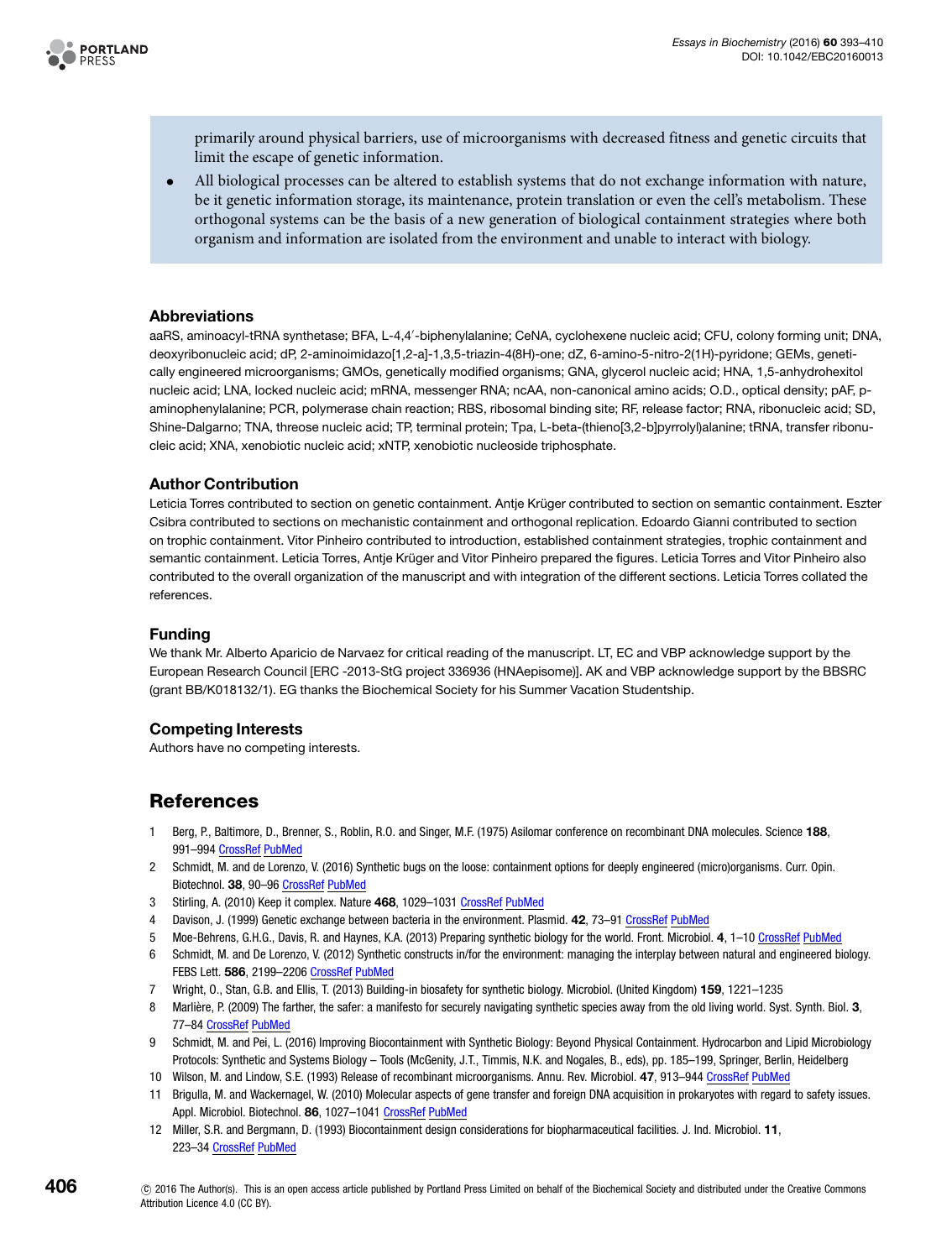

- <span id="page-15-4"></span>13 Paul, D., Pandey, G. and Jain, R.K. (2005) Suicidal genetically engineered microorganisms for bioremediation: need and perspectives. BioEssays **27**, 563–573 [CrossRef](http://dx.doi.org/10.1002/bies.20220) [PubMed](http://www.ncbi.nlm.nih.gov/pubmed/15832375)
- <span id="page-15-5"></span>14 Brautaset, T., Lale, R. and Valla, S. (2009) Positively regulated bacterial expression systems. Microb. Biotechnol. **2**, 15–30 [CrossRef](http://dx.doi.org/10.1111/j.1751-7915.2008.00048.x) [PubMed](http://www.ncbi.nlm.nih.gov/pubmed/21261879)
- <span id="page-15-6"></span>15 Wong, Q.N.Y., Ng, V.C.W., Lin, M.C.M., Kung, H., Chan, D. and Huang, J. (2005) Efficient and seamless DNA recombineering using a thymidylate synthase A selection system in Escherichia coli. Nucleic Acids Res. **33**, e59 [CrossRef](http://dx.doi.org/10.1093/nar/gni059) [PubMed](http://www.ncbi.nlm.nih.gov/pubmed/15800210)
- 16 Steidler, L., Neirynck, S., Huyghebaert, N., Snoeck, V., Vermeire, A., Goddeeris, B. et al. (2003) Biological containment of genetically modified Lactococcus lactis for intestinal delivery of human interleukin 10. Nat. Biotechnol. **21**, 785–789 [CrossRef](http://dx.doi.org/10.1038/nbt840) [PubMed](http://www.ncbi.nlm.nih.gov/pubmed/12808464)
- <span id="page-15-7"></span>17 Cohen, S.S. and Barner, H.D. (1986) The conversion of 5-methyldeoxycytidine to thymidine in vitro and in vivo. J. Biol. Chem. **226**, 631–642
- <span id="page-15-8"></span>18 Gerdes, K., Poulsen, L.K., Thisted, T., Nielsen, A.K., Martinussen, J. and Andreasen, P.H. (1990) The hok killer gene family in Gram-negative bacteria. New Biol. **2**, 946–956 [PubMed](http://www.ncbi.nlm.nih.gov/pubmed/2101633)
- <span id="page-15-9"></span>19 Torres, B., Jaenecke, S., Timmis, K.N., García, J.L. and Díaz, E. (2003) A dual lethal system to enhance containment of recombinant micro-organisms. Microbiology 149, 3595-3601 [CrossRef](http://dx.doi.org/10.1099/mic.0.26618-0) [PubMed](http://www.ncbi.nlm.nih.gov/pubmed/14663091)
- <span id="page-15-10"></span>20 Chan, C.T.Y., Lee, J.W., Cameron, D.E., Bashor, C.J. and Collins, J.J. (2015) "Deadman" and "Passcode" microbial kill switches for bacterial containment. Nat. Chem. Biol. **12**, 1–7 [CrossRef](http://dx.doi.org/10.1038/nchembio.1979)
- <span id="page-15-0"></span>21 Cornejo, E., Abreu, N. and Komeili, A. (2014) Compartmentalization and organelle formation in bacteria. Curr. Opin. Cell Biol. **26**, 132–138 [CrossRef](http://dx.doi.org/10.1016/j.ceb.2013.12.007) [PubMed](http://www.ncbi.nlm.nih.gov/pubmed/24440431)
- 22 Held, M., Kolb, A., Perdue, S., Hsu, S.-Y., Bloch, S.E., Quin, M.B. et al. (2016) Engineering formation of multiple recombinant Eut protein nanocompartments in E. coli. Sci. Rep. **6**, 24359 [CrossRef](http://dx.doi.org/10.1038/srep24359) [PubMed](http://www.ncbi.nlm.nih.gov/pubmed/27063436)
- <span id="page-15-1"></span>23 Giessen, T.W. and Silver, P.A. (2016) Encapsulation as a strategy for the design of biological compartmentalization. J. Mol. Biol. **428**, 916–927 [CrossRef](http://dx.doi.org/10.1016/j.jmb.2015.09.009) [PubMed](http://www.ncbi.nlm.nih.gov/pubmed/26403362)
- <span id="page-15-2"></span>24 Carlson, E.D., Gan, R., Hodgman, E.C. and Jewet, M.C. (2012) Cell-free protein synthesis: applications come of age. Biotechnol. Adv. **30**, 1185-1194 [CrossRef](http://dx.doi.org/10.1016/j.biotechadv.2011.09.016) [PubMed](http://www.ncbi.nlm.nih.gov/pubmed/22008973)
- <span id="page-15-3"></span>25 Zawada, J.F., Yin, G., Steiner, A.R., Yang, J., Naresh, A., Roy, S.M. et al. (2011) Microscale to manufacturing scale-up of cell-free cytokine production – a new approach for shortening protein production development timelines. Biotechnol. Bioeng. **108**, 1570–1578 [CrossRef](http://dx.doi.org/10.1002/bit.23103) [PubMed](http://www.ncbi.nlm.nih.gov/pubmed/21337337)
- <span id="page-15-11"></span>26 Hayes, F. (2003) Toxins-antitoxins: plasmid maintenance, programmed cell death, and cell cycle arrest. Science **301**, 1496–1499 [CrossRef](http://dx.doi.org/10.1126/science.1088157) [PubMed](http://www.ncbi.nlm.nih.gov/pubmed/12970556)
- <span id="page-15-12"></span>27 Wright, O., Delmans, M., Stan, G.-B. and Elis, T. (2015) GeneGuard: a modular plasmid system designed for biosafety. ACS Synth. Biol. **4**, 307–316 [CrossRef](http://dx.doi.org/10.1021/sb500234s) [PubMed](http://www.ncbi.nlm.nih.gov/pubmed/24847673)
- <span id="page-15-13"></span>28 Gallagher, R.R., Patel, J.R., Interiano, A.L., Rovner, A.J. and Isaacs, F.J. (2015) Multilayered genetic safeguards limit growth of microorganisms to defined environments. Nucleic Acids Res. **43**, 1945–1954 [CrossRef](http://dx.doi.org/10.1093/nar/gku1378) [PubMed](http://www.ncbi.nlm.nih.gov/pubmed/25567985)
- <span id="page-15-14"></span>29 Lajoie, M.J., Rovner, A.J., Goodman, D.B., Aerni, H., Haimovich, A.D., Kuznetsov, G. et al. (2013) Genomically recoded organisms expand biological functions. Science **342**, 357–361 [CrossRef](http://dx.doi.org/10.1126/science.1241459) [PubMed](http://www.ncbi.nlm.nih.gov/pubmed/24136966)
- <span id="page-15-15"></span>30 Xie, J., Liu, W. and Schultz, P.G. (2007) A genetically encoded bidentate, metal-binding amino acid. Angew. Chemie. **46**, 9239–9242 [CrossRef](http://dx.doi.org/10.1002/anie.200703397)
- <span id="page-15-16"></span>31 Rovner, A.J., Haimovich, A.D., Katz, S.R., Li, Z., Grome, M.W., Gassaway, B.M. et al. (2015) Recoded organisms engineered to depend on synthetic amino acids. Nature **518**, 89–93 [CrossRef](http://dx.doi.org/10.1038/nature14095) [PubMed](http://www.ncbi.nlm.nih.gov/pubmed/25607356)
- <span id="page-15-17"></span>32 Laskowski, R.A., Gerick, F. and Thornton, J.M. (2009) The structural basis of allosteric regulation in proteins. FEBS Lett. **583**, 1692–1698 [CrossRef](http://dx.doi.org/10.1016/j.febslet.2009.03.019) [PubMed](http://www.ncbi.nlm.nih.gov/pubmed/19303011)
- <span id="page-15-18"></span>33 Shen, A. (2010) Allosteric regulation of protease activity by small molecules. Mol. Biosyst. **6**, 1431–1443 [CrossRef](http://dx.doi.org/10.1039/c003913f) [PubMed](http://www.ncbi.nlm.nih.gov/pubmed/20539873)
- <span id="page-15-19"></span>34 Raman, S., Taylor, N., Genuth, N., Fields, S. and Church, G.M. (2014) Engineering allostery. Trends Genet. **30**, 521–528 [CrossRef](http://dx.doi.org/10.1016/j.tig.2014.09.004) [PubMed](http://www.ncbi.nlm.nih.gov/pubmed/25306102)
- <span id="page-15-20"></span>35 Deckert, K., Budiardjo, S.J., Brunner, L.C., Lovell, S. and Karanicolas, J. (2012) Designing allosteric control into enzymes by chemical rescue of structure. J. Am. Chem. Soc. **134**, 10055–10060 [CrossRef](http://dx.doi.org/10.1021/ja301409g) [PubMed](http://www.ncbi.nlm.nih.gov/pubmed/22655749)
- <span id="page-15-21"></span>36 Lopez, G. and Anderson, J.C. (2015) Synthetic auxotrophs with ligand-dependent essential genes for a BL21(DE3) biosafety strain. ACS Synth. Biol. **4**, 1279–1286 [CrossRef](http://dx.doi.org/10.1021/acssynbio.5b00085) [PubMed](http://www.ncbi.nlm.nih.gov/pubmed/26072987)
- <span id="page-15-22"></span>37 Murciano-Calles, J., Romney, D.K., Brinkmann-Chen, S., Buller, A.R. and Arnold, F.H. (2016) A panel of TrpB biocatalysts derived from tryptophan synthase through the transfer of mutations that mimic allosteric activation. Angew. Chemie. **55**, 1–6 [CrossRef](http://dx.doi.org/10.1002/anie.201606242)
- <span id="page-15-23"></span>38 Lu, Y., Yeung, N., Sieracki, N. and Marshall, N.M. (2009) Design of functional metalloproteins. Nature **460**, 855–862 [CrossRef](http://dx.doi.org/10.1038/nature08304) [PubMed](http://www.ncbi.nlm.nih.gov/pubmed/19675646)
- 39 Heinisch, T. and Ward, T.R. (2010) Design strategies for the creation of artificial metalloenzymes. Curr. Opin. Chem. Biol. **14**, 184–199 [CrossRef](http://dx.doi.org/10.1016/j.cbpa.2009.11.026) [PubMed](http://www.ncbi.nlm.nih.gov/pubmed/20071213)
- <span id="page-15-24"></span>40 Durrenberger, M. and Ward, T.R. (2014) Recent achievements in the design and engineering of artificial metalloenzymes. Curr. Opin. Chem. Biol. **18**, 99–106 [CrossRef](http://dx.doi.org/10.1016/j.cbpa.2014.01.018)
- <span id="page-15-25"></span>41 Goodbye AzoDye - UCL iGEM 2014 (2014), Xenobiology- the ultimate biosafety tool
- <span id="page-15-26"></span>42 Ruan, B. and Söll, D. (2005) The bacterial YbaK protein is a Cys -tRNAPro and Cys -tRNA Cys deacylase. J. Biol. Chem. 280, 25887–25891 [CrossRef](http://dx.doi.org/10.1074/jbc.M502174200) [PubMed](http://www.ncbi.nlm.nih.gov/pubmed/15886196)
- 43 Soutourina, J., Plateau, P. and Blanquet, S. (2000) Metabolism of d-Aminoacyl-tRNAs in Escherichia coli and Saccharomyces cerevisiae cells. J. Biol. Chem. **275**, 32535–32542 [CrossRef](http://dx.doi.org/10.1074/jbc.M005166200) [PubMed](http://www.ncbi.nlm.nih.gov/pubmed/10918062)
- 44 Park, H.-S., Hohn, M.J., Umehara, T., Guo, L.-T., Osborne, E.M., Benner, J. et al. (2011) Expanding the genetic code of Escherichia coli with phosphoserine. Science **333**, 1151–1154 [CrossRef](http://dx.doi.org/10.1126/science.1207203) [PubMed](http://www.ncbi.nlm.nih.gov/pubmed/21868676)
- <span id="page-15-27"></span>45 Chin, J.W. (2014) Expanding and reprogramming the genetic code of cells and animals. Annu. Rev. Biochem. **83**, 379–408 [CrossRef](http://dx.doi.org/10.1146/annurev-biochem-060713-035737) [PubMed](http://www.ncbi.nlm.nih.gov/pubmed/24555827)
- 46 Des Soye, B.J., Patel, J.R., Isaacs, F.J. and Jewett, M.C. (2015) Repurposing the translation apparatus for synthetic biology. Curr. Opin. Chem. Biol. **28**, 83–90 [CrossRef](http://dx.doi.org/10.1016/j.cbpa.2015.06.008) [PubMed](http://www.ncbi.nlm.nih.gov/pubmed/26186264)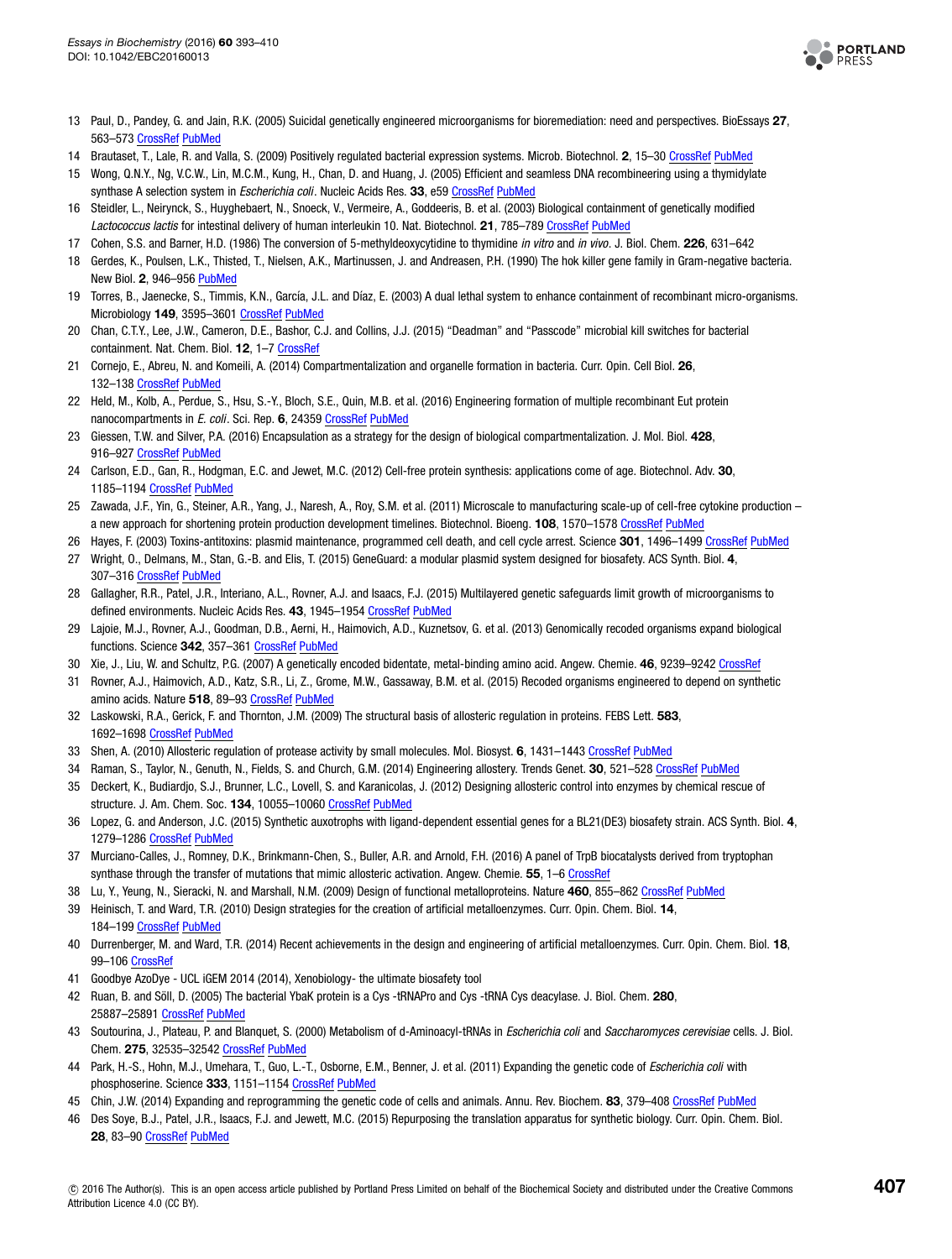

- <span id="page-16-0"></span>47 Dumas, A., Lercher, L., Spicer, C.D. and Davis, B.G. (2015) Designing logical codon reassignment – expanding the chemistry in biology. Chem. Sci. **6**, 50–69 [CrossRef](http://dx.doi.org/10.1039/C4SC01534G)
- <span id="page-16-1"></span>48 Neumann, H., Wang, K., Davis, L., Garcia-Alai, M. and Chin, J.W. (2010) Encoding multiple unnatural amino acids via evolution of a quadruplet-decoding ribosome. Nature **464**, 441–444 [CrossRef](http://dx.doi.org/10.1038/nature08817) [PubMed](http://www.ncbi.nlm.nih.gov/pubmed/20154731)
- <span id="page-16-2"></span>49 Bezerra, R.A., Guimarães, R.A. and Santos, A.M. (2015) Non-standard genetic codes define new concepts for protein engineering. Life 5, 1610–1628 [CrossRef](http://dx.doi.org/10.3390/life5041610) [PubMed](http://www.ncbi.nlm.nih.gov/pubmed/26569314)
- <span id="page-16-3"></span>50 Ling, J., O'Donoghue, P. and Soll, D. (2015) Genetic code flexibility in microorganisms: novel mechanisms and impact on physiology. Nat. Rev. ¨ Microbiol. **13**, 707–721 [CrossRef](http://dx.doi.org/10.1038/nrmicro3568) [PubMed](http://www.ncbi.nlm.nih.gov/pubmed/26411296)
- <span id="page-16-4"></span>51 Mukai, T., Hayashi, A., Iraha, F., Sato, A., Ohtake, K., Yokoyama, S. et al. (2010) Codon reassignment in the Escherichia coli genetic code. Nucleic Acids Res. **38**, 8188–8195 [CrossRef](http://dx.doi.org/10.1093/nar/gkq707) [PubMed](http://www.ncbi.nlm.nih.gov/pubmed/20702426)
- <span id="page-16-5"></span>52 Lajoie, M.J., Kosuri, S., Mosberg, J.A., Gregg, C.J., Zhang, D. and Church, G.M. (2013) Probing the limits of genetic recoding in essential genes. Science **342**, 361–363 [CrossRef](http://dx.doi.org/10.1126/science.1241460) [PubMed](http://www.ncbi.nlm.nih.gov/pubmed/24136967)
- <span id="page-16-6"></span>53 Mandell, D.J., Lajoie, M.J., Mee, M.T., Takeuchi, R., Kuznetsov, G., Norville, J.E. et al. (2015) Biocontainment of genetically modified organisms by synthetic protein design. Nature **518**, 55–60 [CrossRef](http://dx.doi.org/10.1038/nature14121) [PubMed](http://www.ncbi.nlm.nih.gov/pubmed/25607366)
- <span id="page-16-7"></span>54 Ostrov, N., Landon, M., Guell, M., Kuznetsov, G., Teramoto, J., Cervantes, N. et al. (2016) Design, synthesis, and testing toward a 57-codon genome. Science **353**, 819–822 [CrossRef](http://dx.doi.org/10.1126/science.aaf3639) [PubMed](http://www.ncbi.nlm.nih.gov/pubmed/27540174)
- <span id="page-16-8"></span>55 Blattner, F.R., Plunkett, G., Bloch, C.A., Perna, N.P., Burland, V., Riley, M. et al. (1997) The complete genome sequence of Escherichia coli K-12. Science **277**, 1453–1462 [CrossRef](http://dx.doi.org/10.1126/science.277.5331.1453) [PubMed](http://www.ncbi.nlm.nih.gov/pubmed/9278503)
- <span id="page-16-9"></span>56 Young, R.E.B. and Purton, S. (2016) Codon reassignment to facilitate genetic engineering and biocontainment in the chloroplast of Chlamydomonas reinhardtii. Plant Biotechnol. J. **14**, 1251–1260 [CrossRef](http://dx.doi.org/10.1111/pbi.12490) [PubMed](http://www.ncbi.nlm.nih.gov/pubmed/26471875)
- <span id="page-16-10"></span>57 Pezo, V., Metzgar, D., Hendrickson, T.L., Waas, W.F., Hazebrouck, S., Doring, V. et al. (2004) Artificially ambiguous genetic code confers growth yield ¨ advantage. Proc. Natl. Acad. Sci. **101**, 8593–8597 [CrossRef](http://dx.doi.org/10.1073/pnas.0402893101)
- <span id="page-16-11"></span>58 Döring, V. and Marlière, P. (1998) Reassigning cysteine in the genetic code of *Escherichia coli*. Genetics 150, 543–551 [PubMed](http://www.ncbi.nlm.nih.gov/pubmed/9755188)
- <span id="page-16-12"></span>59 Kwon, I., Kirshenbaum, K. and Tirrell, D.A. (2003) Breaking the degeneracy of the genetic code. J. Am. Chem. Soc. **125**, 7512–7513 [CrossRef](http://dx.doi.org/10.1021/ja0350076) [PubMed](http://www.ncbi.nlm.nih.gov/pubmed/12812480)
- <span id="page-16-13"></span>60 Mukai, T., Yamaguchi, A., Ohtake, K., Takahas hi, M., Hayashi, A., Iraha, F. et al. (2015) Reassignment of a rare sense codon to a non-canonical amino acid in Escherichia coli. Nucleic Acids Res. **43**, 8111–8122 [CrossRef](http://dx.doi.org/10.1093/nar/gkv787) [PubMed](http://www.ncbi.nlm.nih.gov/pubmed/26240376)
- <span id="page-16-14"></span>61 Ho, J.M., Reynolds, N.M., Rivera, K., Connolly, M., Guo, L.-T., Ling, J. et al. (2016) Efficient reassignment of a frequent serine codon in wild-type Escherichia coli. ACS Synth. Biol. **5**, 163–171 [CrossRef](http://dx.doi.org/10.1021/acssynbio.5b00197) [PubMed](http://www.ncbi.nlm.nih.gov/pubmed/26544153)
- <span id="page-16-15"></span>62 Hoesl, M.G., Oehm, S., Durkin, P., Darmon, E., Peil, L., Aerni, H.-R. et al. (2015) Chemical evolution of a bacterial proteome. Angew. Chem. **54**, 10030–10034 [CrossRef](http://dx.doi.org/10.1002/anie.201502868)
- <span id="page-16-16"></span>63 Mehl, R.A., Anderson, J.C., Santoro, S.W., Wang, L., Martin, A.B., King, D.S. et al. (2003) Generation of a bacterium with a 21 amino acid genetic code. J. Am. Chem. Soc. **125**, 935–939 [CrossRef](http://dx.doi.org/10.1021/ja0284153) [PubMed](http://www.ncbi.nlm.nih.gov/pubmed/12537491)
- <span id="page-16-17"></span>64 Forster, A.C., Church, G.M., Forster, A.C. and Church, G.M. (2007) Synthetic biology projects in vitro. Genome Res. **17**, 1–6 [CrossRef](http://dx.doi.org/10.1101/gr.5776007) [PubMed](http://www.ncbi.nlm.nih.gov/pubmed/17151344)
- <span id="page-16-18"></span>65 Church, G.M. and Regis, E. (2014), Regenesis: How Synthetic Biology Will Reinvent Nature and Ourselves. Basics Books, Philadelphia, USA, ISBN: 978-0-465-03329-4
- <span id="page-16-19"></span>66 Herdewijn, P. and Marliere, P. (2009) Toward safe genetically modified organisms through the chemical diversification of nucleic acids. Chem. ` Biodivers. **6**, 791–808 [CrossRef](http://dx.doi.org/10.1002/cbdv.200900083) [PubMed](http://www.ncbi.nlm.nih.gov/pubmed/19554563)
- <span id="page-16-20"></span>67 Pinheiro, V.B. and Holliger, P. (2012) The XNA world: progress towards replication and evolution of synthetic genetic polymers. Curr. Opin. Chem. Biol. **16**, 245–252 [CrossRef](http://dx.doi.org/10.1016/j.cbpa.2012.05.198) [PubMed](http://www.ncbi.nlm.nih.gov/pubmed/22704981)
- 68 Pinheiro, V.B. and Holliger, P. (2014) Towards XNA nanotechnology: new materials from synthetic genetic polymers. Trends Biotechnol **32**, 321–328 [CrossRef](http://dx.doi.org/10.1016/j.tibtech.2014.03.010) [PubMed](http://www.ncbi.nlm.nih.gov/pubmed/24745974)
- <span id="page-16-21"></span>69 Pinheiro, V.B., Loakes, D. and Holliger, P. (2012) Synthetic polymers and their potential as genetic materials. BioEssays **35**, 113–122 [CrossRef](http://dx.doi.org/10.1002/bies.201200135) [PubMed](http://www.ncbi.nlm.nih.gov/pubmed/23281109)
- <span id="page-16-22"></span>70 Yu, H., Zhang, S., Dunn, M.R. and Chaput, J.C. (2013) An efficient and faithful in vitro replication system for threose nucleic acid. J. Am. Chem. Soc. **135**, 3583–3591 [CrossRef](http://dx.doi.org/10.1021/ja3118703) [PubMed](http://www.ncbi.nlm.nih.gov/pubmed/23432469)
- <span id="page-16-23"></span>71 Pinheiro, V.B., Taylor, A.I., Cozens, C., Abramov, M., Zhang, S., Chaput, J.C. et al. (2012) Synthetic genetic polymers capable of heredity and evolution. Science **336**, 341–344 [CrossRef](http://dx.doi.org/10.1126/science.1217622) [PubMed](http://www.ncbi.nlm.nih.gov/pubmed/22517858)
- 72 Burmeister, P.E., Lewis, S.D., Silva, R.F., Preiss, J.R., Horwitz, L.R., Pendergrast, P.S. et al. (2005) Direct *in vitro* selection of a 2'-0-methyl aptamer to VEGF. Chem. Biol. **12**, 25–33 [CrossRef](http://dx.doi.org/10.1016/j.chembiol.2004.10.017) [PubMed](http://www.ncbi.nlm.nih.gov/pubmed/15664512)
- <span id="page-16-24"></span>73 Taylor, A.I. and Holliger, P. (2015) Directed evolution of artificial enzymes (XNAzymes) from diverse repertoires of synthetic genetic polymers. Nat. Protoc. **10**, 1625–1642 [CrossRef](http://dx.doi.org/10.1038/nprot.2015.104) [PubMed](http://www.ncbi.nlm.nih.gov/pubmed/26401917)
- <span id="page-16-25"></span>74 Herdewijn, P. and Marliere, P. (2011) Toward Safe Genetically Modified Organisms through the Chemical Diversification of Nucleic Acids. Chemical ` Synthetic Biology (Pier Luigi, Luisi and Cristiano, Chiarabelli., eds), pp. 201-226, John Wiley & Sons Ltd, Chichester, UK [CrossRef](http://dx.doi.org/10.1002/9780470977873.ch9)
- <span id="page-16-26"></span>75 Herdewijn, P. and Marliere, P. (2012) Redesigning the leaving group in nucleic acid polymerization. FEBS Lett. ` **586**, 2049–2056 [CrossRef](http://dx.doi.org/10.1016/j.febslet.2012.02.033) [PubMed](http://www.ncbi.nlm.nih.gov/pubmed/22710178)
- <span id="page-16-27"></span>76 Hendrix, C., Rosemeyer, H., Verheggen, I., Van Aerschot, A., Seela, F. and Herdewijn, P. (1997) 1′, 5′-anhydrohexitol oligonucleotides: synthesis, base pairing and recognition by regular oligodeoxyribonucleotides and oligoribonucleotides. Chemistry **3**, 110–120 [CrossRef](http://dx.doi.org/10.1002/chem.19970030118)
- <span id="page-16-28"></span>77 Schoning, K.U., Scholz, P., Guntha, S., Wu, X., Krishnamurthy, R. and Eschenmoser, A. (2000) Chemical etiology of nucleic acid structure: the alpha ¨ -threofuranosyl-(3'-2') oligonucleotide system. Science **290**, 1347–1351 [CrossRef](http://dx.doi.org/10.1126/science.290.5495.1347) [PubMed](http://www.ncbi.nlm.nih.gov/pubmed/11082060)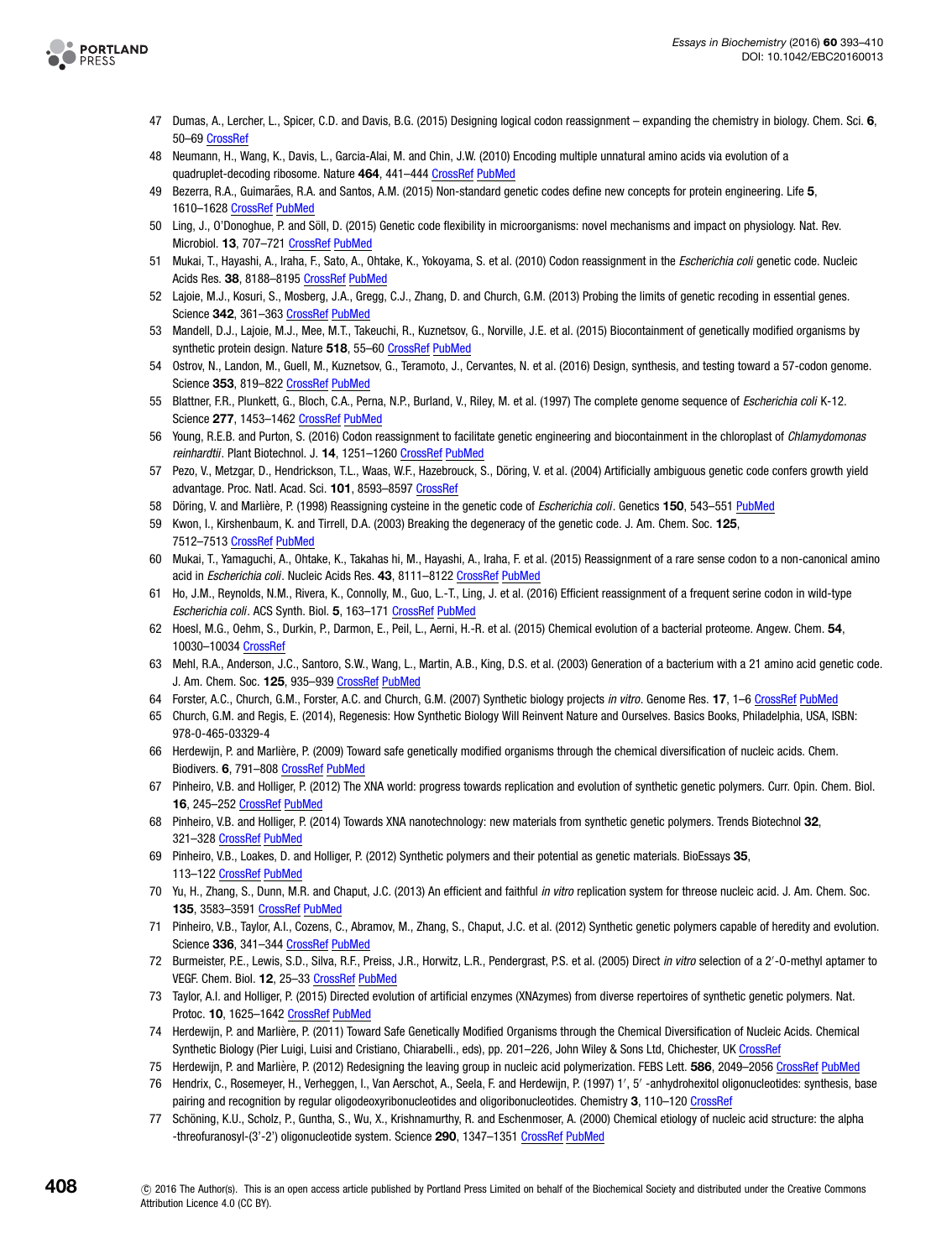

- <span id="page-17-0"></span>78 Zhang, L., Peritz, A. and Meggers, E. (2005) A simple glycol nucleic acid. J. Am. Chem. Soc. **127**, 4174–4175 [CrossRef](http://dx.doi.org/10.1021/ja042564z) [PubMed](http://www.ncbi.nlm.nih.gov/pubmed/15783191)
- <span id="page-17-1"></span>79 Wang, J., Verbeure, B., Luyten, I., Lescrinier, E., Froeyen, M., Hendrix, C. et al. (2000) Cyclohexene Nucleic Acids (CeNA): serum stable oligonucleotides that activate RNase H and increase duplex stability with complementary RNA. J. Am. Chem. Soc. **122**, 8595–8602 [CrossRef](http://dx.doi.org/10.1021/ja000018+)
- <span id="page-17-2"></span>80 Nielsen, P. (2004) PNA technology. Mol. Biotechnol. **26**, 233–248 [CrossRef](http://dx.doi.org/10.1385/MB:26:3:233) [PubMed](http://www.ncbi.nlm.nih.gov/pubmed/15004293)
- <span id="page-17-3"></span>81 Anosova, I., Kowal, E.A., Dunn, M.R., Chaput, J.C., Van Horn, W.D. and Egli, M. (2015) The structural diversity of artificial genetic polymers. Nucleic Acids Res. **44**, 1–15 [PubMed](http://www.ncbi.nlm.nih.gov/pubmed/26621913)
- <span id="page-17-4"></span>82 Gardner, A.F., Joyce, C.M. and Jack, W.E. (2004) Comparative kinetics of nucleotide analog incorporation by vent DNA polymerase. J. Biol. Chem. **279**, 11834–11842 [CrossRef](http://dx.doi.org/10.1074/jbc.M308286200) [PubMed](http://www.ncbi.nlm.nih.gov/pubmed/14699133)
- <span id="page-17-5"></span>83 Ichida, J.K., Horhota, A., Zou, K., McLaughlin, L.W. and Szostak, J.W. (2005) High fidelity TNA synthesis by therminator polymerase. Nucleic Acids Res. **33**, 5219–5225 [CrossRef](http://dx.doi.org/10.1093/nar/gki840) [PubMed](http://www.ncbi.nlm.nih.gov/pubmed/16157867)
- <span id="page-17-6"></span>84 Dunn, M.R. and Chaput, J.C. (2016) Reverse transcription of threose nucleic acid by a naturally occurring DNA polymerase. Chembiochem. **17**, 1–6 [CrossRef](http://dx.doi.org/10.1002/cbic.201600338)
- <span id="page-17-7"></span>85 Holliger, P. and Oliynyk, Z. (2005), Compartamentalized self tagging (CST). U.S. Patent 7691576 B2. Filed May 3, 2006 and Issued April 6, 2010
- <span id="page-17-8"></span>86 Lavrik, I.N., Avdeeva, O.N., Dontsova, O.A., Froeyen, M. and Herdewijn, P.A. (2001) Translational properties of mHNA, a messenger RNA containing anhydrohexitol nucleotides. Biochemistry **40**, 11777–11784 [CrossRef](http://dx.doi.org/10.1021/bi010836u) [PubMed](http://www.ncbi.nlm.nih.gov/pubmed/11570878)
- <span id="page-17-9"></span>87 Yang, Z., Chen, F., Chamberlin, S.G. and Benner, S.A. (2010) Expanded genetic alphabets in the polymerase chain reaction. Angew. Chem. **49**, 177–180 [CrossRef](http://dx.doi.org/10.1002/anie.200905173)
- <span id="page-17-10"></span>88 Laos, R., Thomson, J.M. and Benner, S.A. (2014) DNA polymerases engineered by directed evolution to incorporate nonstandard nucleotides. Front. Microbiol. **5**, 1–14 [CrossRef](http://dx.doi.org/10.3389/fmicb.2014.00565) [PubMed](http://www.ncbi.nlm.nih.gov/pubmed/24478763)
- <span id="page-17-11"></span>89 Chen, F., Yang, Z., Yan, M., Alvarado, J.B., Wang, G. and Benner, S.A. (2011) Recognition of an expanded genetic alphabet by type-II restriction endonucleases and their application to analyze polymerase fidelity. Nucleic Acids Res. **39**, 3949–3961 [CrossRef](http://dx.doi.org/10.1093/nar/gkq1274) [PubMed](http://www.ncbi.nlm.nih.gov/pubmed/21245035)
- <span id="page-17-12"></span>90 Leal, N., Kim, H., Hoshika, S., Kim, M., Carrigan, M. and Benner, S. (2015) Transcription, reverse transcription, and analysis of RNA containing artificial genetic components. ACS Synth. Biol. **4**, 407 [CrossRef](http://dx.doi.org/10.1021/sb500268n) [PubMed](http://www.ncbi.nlm.nih.gov/pubmed/25137127)
- <span id="page-17-13"></span>91 Georgiadis, M.M., Singh, I., Kellett, W.F., Hoshika, S., Benner, S.A. and Richards, N.G.J. (2015) Structural basis for a six nucleotide genetic alphabet. J. Am. Chem. Soc. **137**, 6947–6955 [CrossRef](http://dx.doi.org/10.1021/jacs.5b03482) [PubMed](http://www.ncbi.nlm.nih.gov/pubmed/25961938)
- <span id="page-17-14"></span>92 Winnacker, M. and Kool, E.T. (2013) Artificial genetic sets composed of size-expanded base pairs. Angew. Chemie. **52**, 12498–12508 [CrossRef](http://dx.doi.org/10.1002/anie.201305267)
- <span id="page-17-15"></span>93 Krueger, A.T., Peterson, L.W., Chelliserry, J., Kleinbaum, D.J. and Kool, E.T. (2011) Encoding phenotype in bacteria with an alternative genetic set. J. Am. Chem. Soc. **133**, 18447–18451 [CrossRef](http://dx.doi.org/10.1021/ja208025e) [PubMed](http://www.ncbi.nlm.nih.gov/pubmed/21981660)
- <span id="page-17-16"></span>94 Matray, T.J. and Kool, E.T. (1998) Selective and stable DNA base pairing without hydrogen bonds. J. Am. Chem. Soc. **120**, 6191–6192 [CrossRef](http://dx.doi.org/10.1021/ja9803310) [PubMed](http://www.ncbi.nlm.nih.gov/pubmed/20852721)
- <span id="page-17-17"></span>95 Clever, G.H., Kaul, C. and Carell, T. (2007) DNA–metal base pairs. Angew. Chemie. **46**, 6226–6236 [CrossRef](http://dx.doi.org/10.1002/anie.200701185)
- <span id="page-17-18"></span>96 Leconte, A.M., Hwang, G.T., Matsuda, S., Capek, P., Hari, Y. and Romesberg, F.E. (2008) Discovery, characterization, and optimization of an unnatural base pair for expansion of the genetic alphabet. J. Am. Chem. Soc. 130, 2336-2343 [CrossRef](http://dx.doi.org/10.1021/ja078223d) [PubMed](http://www.ncbi.nlm.nih.gov/pubmed/18217762)
- <span id="page-17-19"></span>97 Seo, Y.J., Mats uda, S. and Romesberg, F.E. (2009) Transcription of an expanded genetic alphabet. J. Am. Chem. Soc. **131**, 5046–5047 [CrossRef](http://dx.doi.org/10.1021/ja9006996) [PubMed](http://www.ncbi.nlm.nih.gov/pubmed/19351201)
- <span id="page-17-20"></span>98 Malyshev, D.A., Seo, Y.J., Ordoukhanian, P. and Romesberg, F.E. (2009) PCR with an expanded genetic alphabet. J. Am. Chem. Soc. **131**, 14620–14621 [CrossRef](http://dx.doi.org/10.1021/ja906186f) [PubMed](http://www.ncbi.nlm.nih.gov/pubmed/19788296)
- <span id="page-17-21"></span>99 Betz, K., Malyshev, D.A., Lavergne, T., Welte, W., Diederichs, K., Dwyer, T.J. et al. (2012) KlenTaq polymerase replicates unnatural base pairs by inducing a Watson–Crick geometry. Nat. Chem. Biol. **8**, 612–614 [CrossRef](http://dx.doi.org/10.1038/nchembio.966) [PubMed](http://www.ncbi.nlm.nih.gov/pubmed/22660438)
- <span id="page-17-22"></span>100 Malyshev, D.A., Dhami, K., Lavergne, T., Chen, T., Dai, N., Foster, J.M. et al. (2014) A semi-synthetic organism with an expanded genetic alphabet. Nature **509**, 385–388 [CrossRef](http://dx.doi.org/10.1038/nature13314) [PubMed](http://www.ncbi.nlm.nih.gov/pubmed/24805238)
- <span id="page-17-23"></span>101 Fukunaga, R., Harada, Y., Hirao, I. and Yokoyama, S. (2008) Phosphoserine aminoacylation of tRNA bearing an unnatural base anticodon. Biochem. Biophys. Res. Commun. **372**, 480–485 [CrossRef](http://dx.doi.org/10.1016/j.bbrc.2008.05.078) [PubMed](http://www.ncbi.nlm.nih.gov/pubmed/18503748)
- <span id="page-17-24"></span>102 Marliere, P., Patrouix, J., Doring, V., Herdewijn, P., Tricot, S., Cruveiller, S. et al. (2011) Chemical evolution of a bacterium's genome. Angew. Chemie. ` **50**, 7109–7114 [CrossRef](http://dx.doi.org/10.1002/anie.201100535)
- <span id="page-17-25"></span>103 DeWall, M.T. and Cheng, D.W. (2011) The minimal genome – a metabolic and environmental comparison. Brief. Funct. Genomics **10**, 312–315 [CrossRef](http://dx.doi.org/10.1093/bfgp/elr030) [PubMed](http://www.ncbi.nlm.nih.gov/pubmed/21987714)
- <span id="page-17-26"></span>104 Hutchison, C.A., Chuang, R., Noskov, V.N., Assad-garcia, N., Deerinck, T.J., Ellisman, M.H. et al. (2016) Design and synthesis of a minimal bacterial genome. Science **351**, aad6253 [CrossRef](http://dx.doi.org/10.1126/science.aad6253) [PubMed](http://www.ncbi.nlm.nih.gov/pubmed/27013737)
- <span id="page-17-27"></span>105 Flint, S.J., Enquist, L., Racaniello, V. and Skalka, A.M. (2009) Principles of Virology: Molecular Biology, Pathogenesis, and Control, 4th edn, ASM Press, Washington DC., USA
- <span id="page-17-28"></span>106 Browning, D.F. and Busby, S.J.W. (2016) Local and global regulation of transcription initiation in bacteria. Nat. Rev. Microbiol., Epub ahead of print
- 107 Gehring, A.M., Walker, J.E. and Santangelo, T.J. (2016) Transcription regulation in archaea. J. Bacteriol. **198**, 1906–1917 [CrossRef](http://dx.doi.org/10.1128/JB.00255-16) [PubMed](http://www.ncbi.nlm.nih.gov/pubmed/27137495)
- 108 Rivera-Mulia, J.C. and Gilbert, D.M. (2016) Replication timing and transcriptional control: beyond cause and effect-part III. Curr. Opin. Cell Biol. **40**, 168–178 [CrossRef](http://dx.doi.org/10.1016/j.ceb.2016.03.022) [PubMed](http://www.ncbi.nlm.nih.gov/pubmed/27115331)
- 109 Proud, C.G. (2007) Signalling to translation: how signal transduction pathways control the protein synthetic machinery. Biochem. J. **403**, 217-234 [CrossRef](http://dx.doi.org/10.1042/BJ20070024) [PubMed](http://www.ncbi.nlm.nih.gov/pubmed/17376031)
- <span id="page-17-29"></span>110 Sonenberg, N. and Hinnebusch, A.G. (2009) Regulation of translation initiation in eukaryotes: mechanisms and biological targets. Cell **136**, 731–745 [CrossRef](http://dx.doi.org/10.1016/j.cell.2009.01.042) [PubMed](http://www.ncbi.nlm.nih.gov/pubmed/19239892)